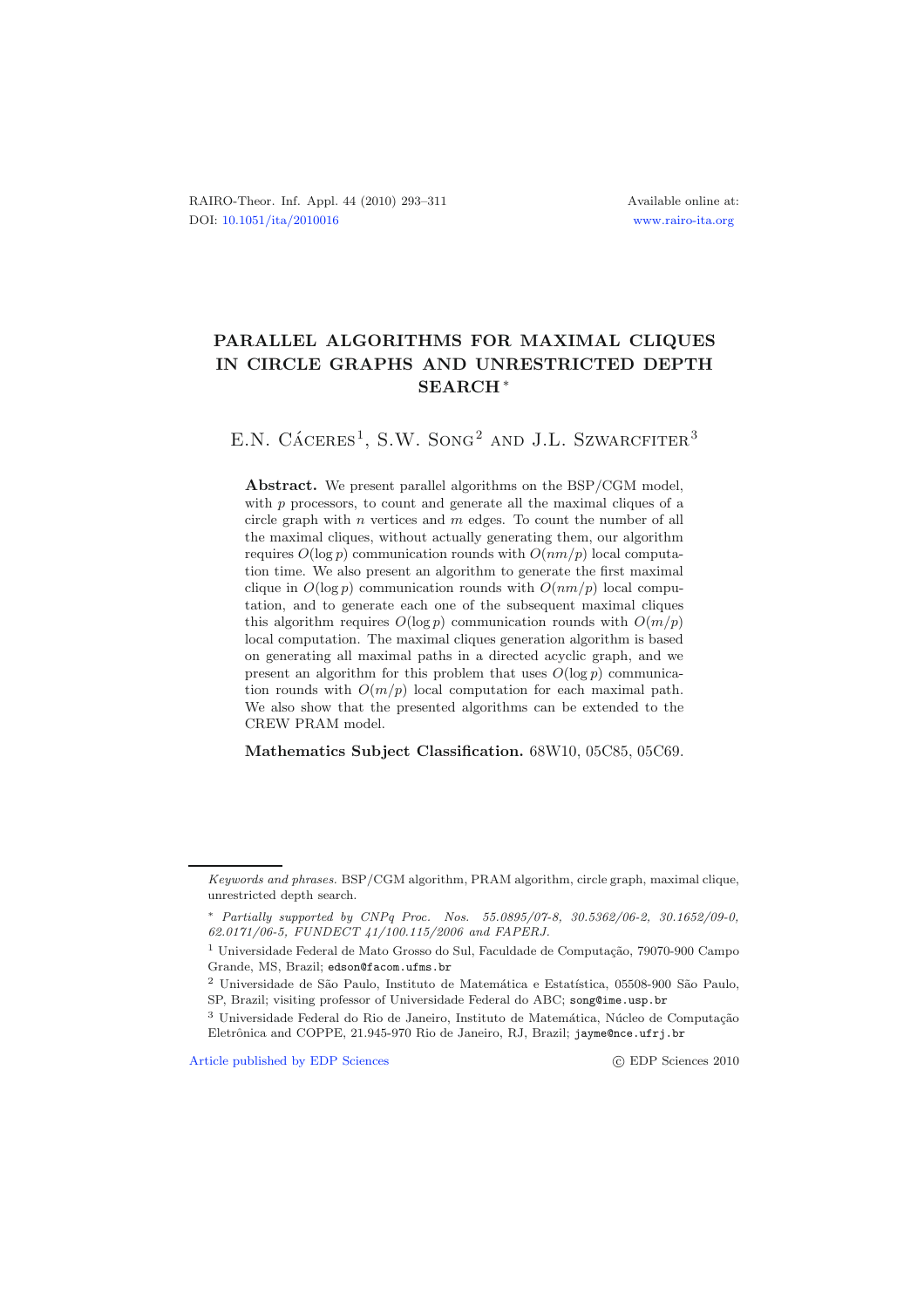#### 1. INTRODUCTION

In this paper we consider the enumeration problem for maximal cliques in circle graphs. By an enumeration problem, we mean counting and/or generating the set of all solutions to a given problem. While counting the number of solutions gives only one answer, namely an integer count, the generation of all solutions actually involves the listing of all the solutions. In this paper we deal with both problems, that is, we count the number of maximal cliques in a circle graph, and also generate all the maximal cliques. We present parallel algorithms for these problems under the BSP/CGM and CREW PRAM models. In our approach, we first present parallel algorithms, again under both the BSP/CGM and CREW PRAM models, to perform an *unrestricted depth search* in a directed acyclic graph D, to generate all maximal paths in  $D$ . In summary, in this paper we deal with three problems: counting the number maximal cliques in a given circle graph, generating all the maximal cliques in the circle graph, and generating all the maximal paths in a directed acyclic graph. In our work we deal only with simple paths.

We summarize the main results as follows<sup>[1](#page-1-0)</sup>.

- To count the number of maximal cliques in a circle graph of n nodes and  $m$ edges, we present a BSP/CGM parallel algorithm that requires  $O(nm/p)$ local computation time and  $O(\log p)$  communication rounds, where p is the number of processors. We also present an  $O(\log^2 n)$  time CREW PRAM algorithm with  $nM(n)$  processors, where  $M(n)$  is the number of processors to compute matrix product on a CREW PRAM.
- To generate all the maximal cliques of a circle graph, the proposed BSP/ CGM algorithm requires  $O(\log p)$  communication rounds and  $O(nm/p)$ local computation to generate the first maximal clique and  $O(\log p)$  communication rounds and  $O(m/p)$  local computation to generate each of the subsequent  $\alpha - 1$  maximal cliques, where  $\alpha$  is the number of maximal cliques. The time complexity of the proposed CREW PRAM algorithm is  $O(\log^2 n)$  time with  $n^3$  processors for the first maximal clique and  $O(\log n)$ time with  $m/p$  processors for the subsequent maximal cliques.
- To generate all the maximal paths of the problem of unrestricted depth search in a directed acyclic graph, the proposed BSP/CGM algorithm requires  $O(\log p)$  communication rounds with  $O(m/p)$  local computation for each one of the  $\beta$  maximal paths. The CREW PRAM algorithm uses  $O(\log n)$  time with m processors for each one of the maximal paths.

<span id="page-1-0"></span>Observe that the number of maximal cliques  $\alpha$  can be large compared to n. In fact, Moon and Moser [\[23](#page-18-0)] described the family of graphs having the maximum (exponential) number of maximal cliques, among all graphs. It happens that all these graphs are circle graphs. Therefore in some cases, it can be very inefficient to compute  $\alpha$  by generating all maximal cliques and counting them. This is a motivation for describing an efficient parallel algorithm for computing such number. To our knowledge the algorithms proposed in this paper are the first known

 $<sup>1</sup>$  The summary also appear in Table [5](#page-16-0) in the conclusion section.</sup>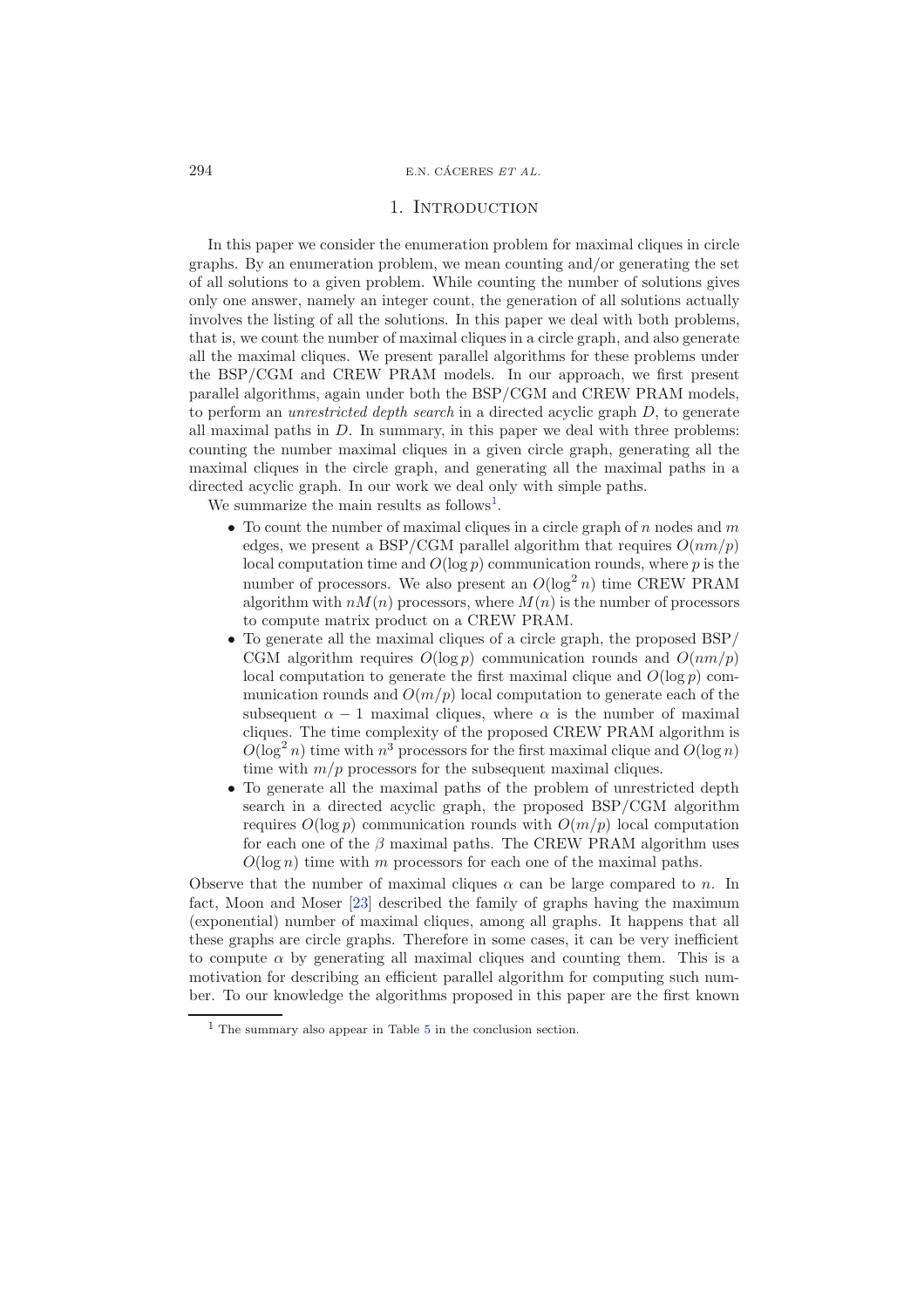parallel algorithms under the BSP/CGM and PRAM computing models for the counting and generation of all the maximal cliques in a circle graph. Part of the presented results appeared in conference extended abstracts [\[4](#page-17-0)[,5](#page-17-1)]. This paper is an extended version with complete proofs, and contains new results for the CREW PRAM model.

This paper is organized as follows. In Section [2](#page-2-0) we describe previous works and give motivation. In Section [3](#page-3-0) we present the computation model and some definitions and terminology. In Section [4](#page-6-0) we describe sequential and BSP/CGM algorithms for the unrestricted depth search of a connected digraph. In Section [5](#page-11-0) we present the BSP/CGM algorithm to generate all maximal cliques of a circle graph. In Section [6](#page-13-0) we extend the results to the CREW PRAM model. We conclude in Section [7.](#page-16-1)

#### 2. Motivation and previous works

<span id="page-2-0"></span>Circle graphs are a special kind of intersection graphs, to be shown shortly in the next section. Recognition of circle graphs has been an open problem for many years until the mid-eighties when several researchers discovered sequential polynomial time algorithms [\[3](#page-17-2)[,13](#page-17-3)[,15](#page-18-1)[,24](#page-18-2)[,27\]](#page-18-3). A number of NP-complete problems for general graphs, including the maximum weighted independent set problem and the maximum weighted clique problem, can be solved in polynomial time for circle graphs [\[16](#page-18-4)[,27\]](#page-18-3).

The generation of all the maximal cliques of a graph is a core problem in gene expression networks analysis, *cis* regulatory motif finding, and the study of quantitative trait loci for high-throughput molecular phenotypes [\[34\]](#page-18-5). There are many previous sequential and parallel solutions to generate all the maximal cliques of a graph. Sequential algorithms for generating all maximal cliques are presented by Makino and Uno [\[22\]](#page-18-6) and by Tsukiyama *et al.* [\[30](#page-18-7)], the latter algorithm uses  $O(nm\alpha)$  time. Chiba and Nishizeki [\[8\]](#page-17-4) present results for this problem for graphs of bounded arboricity. Dahlhaus and Karpinski [\[9](#page-17-5)] present a PRAM algorithm for computing all maximal cliques in a general graph. Their algorithm takes  $O(\log^3(n\alpha))$  parallel time and uses  $\alpha^6n^2$  processors. Wang and Chang [\[32\]](#page-18-8) present a PRAM algorithm for finding all the maximal cliques of an interval graph. Klein [\[21](#page-18-9)], Naor *et al.* [\[25\]](#page-18-10), Ho and Lee [\[18\]](#page-18-11) present parallel algorithms for this problem for Chordal Graphs. Distributed algorithms for this problem are presented by Jennings and Motyckova [\[19\]](#page-18-12) for network graphs and by Protti *et al.* [\[26\]](#page-18-13) for general graphs. An approximation algorithm is presented by Gupta *et al.* [\[17](#page-18-14)] for unit disk graphs. To count and generate all the maximal cliques of a circle graph, Szwarcfiter and Barroso [\[28\]](#page-18-15) present sequential algorithms that takes  $O(nm)$  to count the maximal cliques and  $O(n(m + \alpha))$  to generate all the maximal cliques. Our PRAM results for circle graphs have better bounds compared with the result for general graphs [\[9\]](#page-17-5). The BSP/CGM algorithms proposed in this paper require a number of communication rounds that are independent of the input size.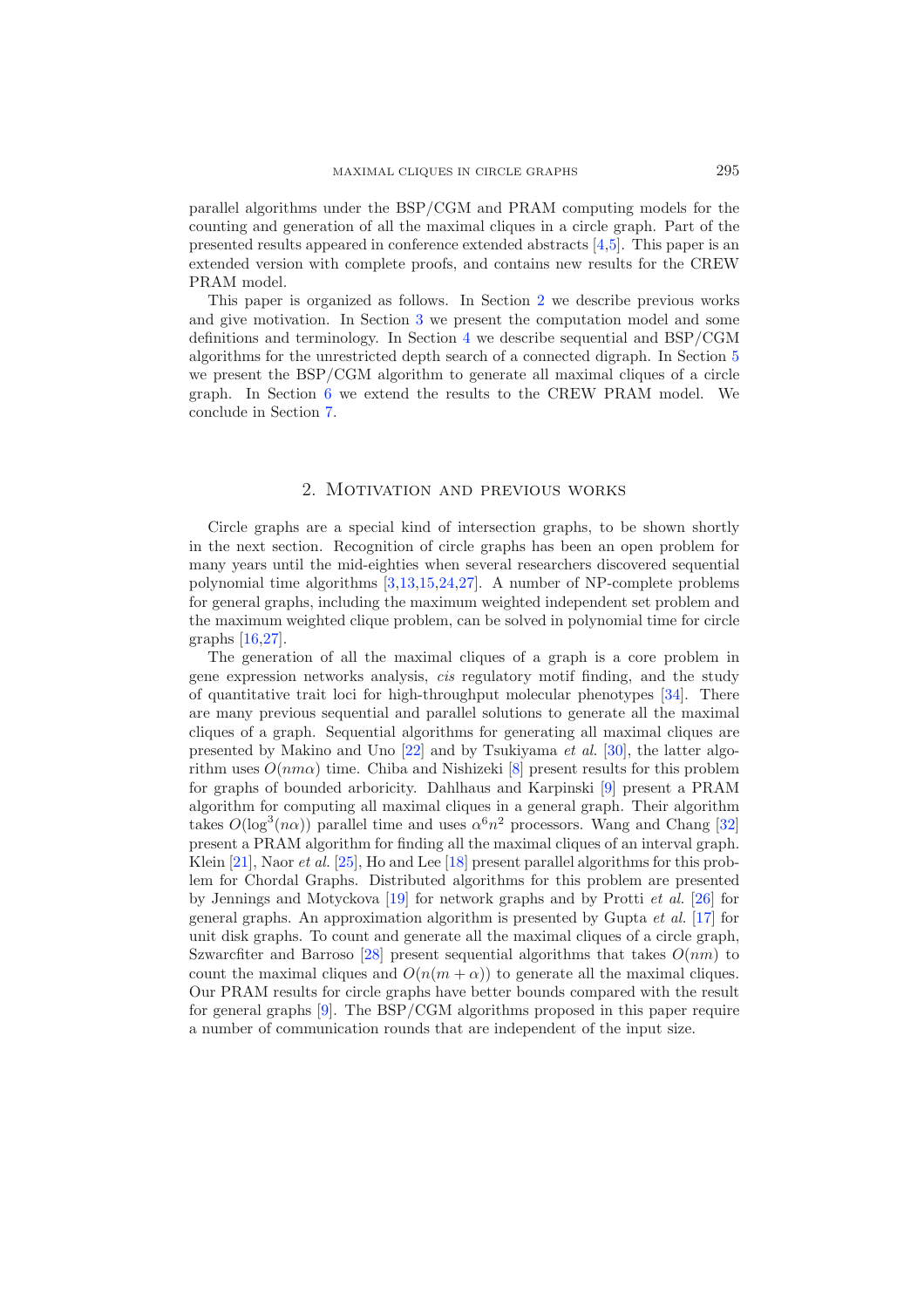#### 296 E.N. CÁCERES *ET AL.*

The proposed parallel algorithms to generate all the maximal cliques of a circle graph are based on an algorithm to perform an *unrestricted depth search* in a directed acyclic graph D. The unrestricted search in a graph generates all the maximal paths starting from a given vertex  $r$  called the root of the search. Given a graph  $D = (V, A)$  and a vertex  $r \in V$ , the problem of generating a maximal path consists of finding a simple path  $P$  starting at  $r$  such that  $P$  cannot be extended without finding a vertex that already belongs to  $P$ . It has been shown that the algorithm for computing a maximal path with a greedy strategy does not have an efficient PRAM parallelization [\[2](#page-17-6)].

Unrestricted depth search has been shown to be an important technique for the design of algorithms. It has been used to generate all the maximal cliques in a circle graph [\[28](#page-18-15)]. The sequential algorithm for unrestricted depth search has  $O(m + \beta n)$  time complexity, where  $\beta$  is the number of maximal paths.

On the other hand, the problem of parallel restricted depth search does not appear to have a simple solution as in the sequential case. At the moment the only known solutions in NC (PRAM Model) are for particular kinds of graphs [\[14](#page-17-7)[,33\]](#page-18-16). In general, it is known that lexicographic depth search is *P-complete* [\[20\]](#page-18-17).

Notice the difference between previous works and the results presented in this paper. Previous works either present sequential algorithms for the enumeration problem of maximal cliques of circle graphs, or parallel PRAM algorithms for this same problem but for general graphs. Thus this paper presents for the first time parallel BSP/CGM and PRAM algorithms for the enumeration problem of maximal cliques in circle graphs. Our approach is based on the parallelization of the *unrestricted depth search* in a directed acyclic graph.

### 3. Computational model, notation and terminology

<span id="page-3-0"></span>We consider a version of the *Bulk Synchronous Parallel* (BSP) model [\[31\]](#page-18-18) referred to as the *Coarse-Grained Multicomputer* (BSP/CGM) model [\[10\]](#page-17-8). A BSP/CGM consists of a set of p processors  $P_1, \ldots, P_p$  with  $O(N/p)$  local memory per processor and each processor is connected by a router that can send messages in a point-to-point fashion (or shared memory). A BSP/CGM algorithm consists of alternating local computation and global communication rounds separated by a barrier synchronization. The BSP/CGM model uses only two parameters: the input size N and the number of processors  $p$ . In a computing round, each processor runs a sequential algorithm to process its data locally. A communication round consists of sending and receiving messages, in such a way that each processor sends at most  $O(N/p)$  data and receives at most  $O(N/p)$  data. We require that all information sent from a given processor to another processor in one communication round be packed into one long message, thereby minimizing the message overhead.

In the BSP/CGM model, the communication cost is modeled by the number of communication rounds which we wish to minimize. In a good BSP/CGM algorithm the number of communication rounds does not depend on the input size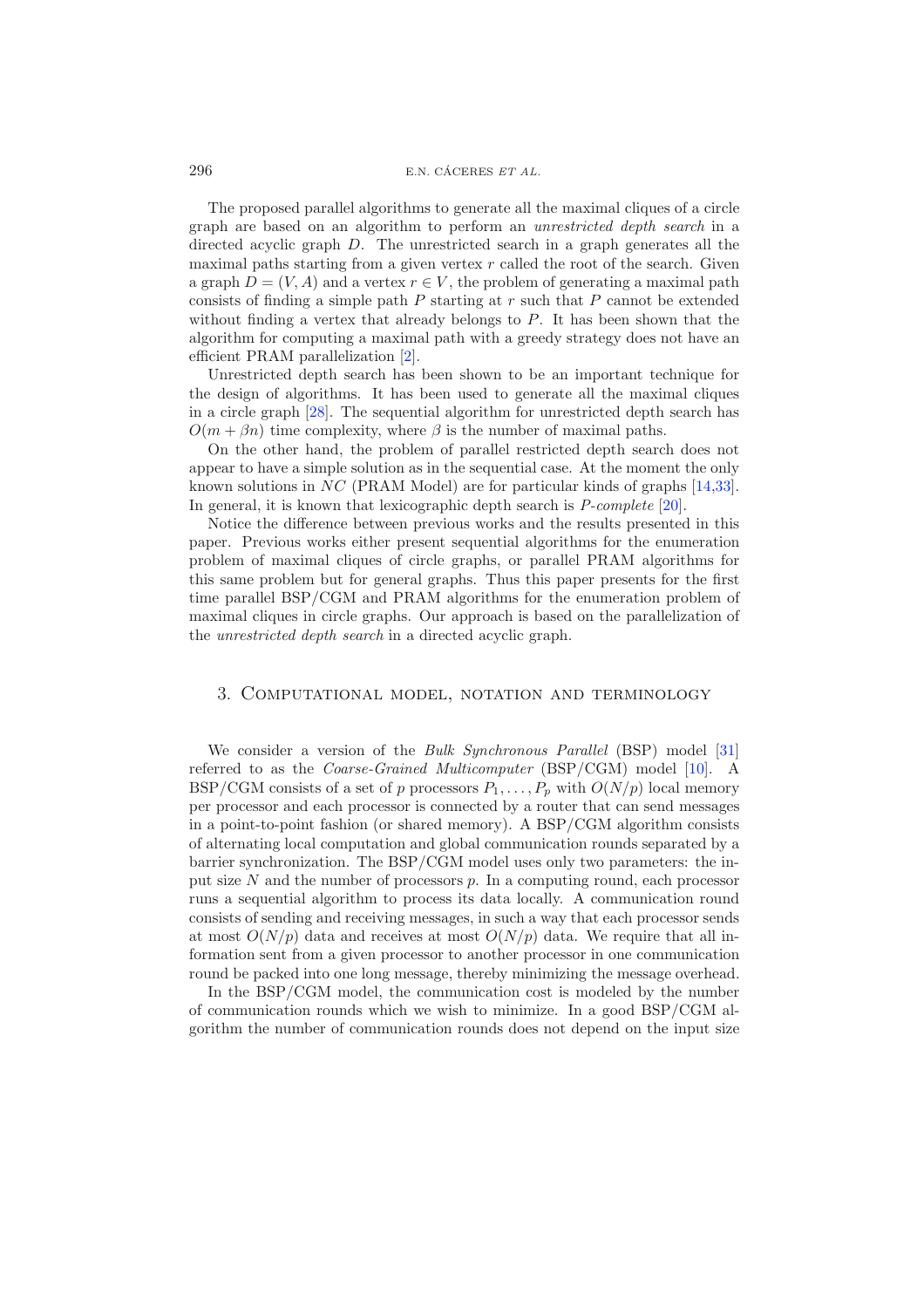N. The ideal algorithm requires a constant number of communication rounds. If this is not possible, we attempt to get an algorithm for which this number is independent on  $N$  but depends on  $p$ . This is the case of the present paper.

The BSP/CGM model has the advantage of producing results that are close to the actual performance of commercially available parallel machines. Some algorithms for computational geometry and graph problems require a constant number or  $O(\log p)$  communication rounds [\[11](#page-17-9)]. The BSP/CGM model is particularly suitable for current parallel machines in which the global computation speed is considerably greater than the global communication speed.

We also designed our algorithms for the standard CREW PRAM model [\[20\]](#page-18-17).

This paper deals with an enumeration problem, in our case, all maximal cliques of a circle graph. In a general graph the number of maximal cliques could be exponential and computing such number is a  $\#P$ -complete problem. As for circle graphs, the number of maximal cliques might still be exponential. However, as mentioned in the paper, there is a polynomial time sequential algorithm to compute this number [\[28](#page-18-15)].

Since we deal with an enumeration problem, let us state two premises, employed by many enumeration algorithms, and adopted in this paper.

- (1) The time performance of the algorithm is measured by its delay complexity, that is, the worst case time between the enumeration of any two consecutive maximal cliques, also considering the time needed for the enumeration of the first and the last maximal cliques of the collection.
- (2) By enumerating a maximal clique  $C$ , we mean finding the set of vertices which forms  $C$ , and making it available in a memory space. The time needed for explicitly listing C, for instance, is not taken into account. This is the way in which most algorithms for enumeration problems are usually handled.

The following definition and notation will be used in this paper.

Consider a digraph (directed graph)  $D = (V, A)$ . For each vertex  $v \in V$  we define the *successor* of v, denoted  $\text{su}(v)$ , as a fixed element of the adjacency list of v. Let  $e = (u, v) \in A$ , we define the *successor* of e as the edge  $(v, \text{ suc}[v])$ . A *walk* in D is a sequence of disjoint edges  $(v_1, v_2), (v_2, v_3), \ldots, (v_{q-1}, v_q)$ . A kl-walk is a walk P in D, with initial edge  $(k, l)$  and such that every edge of P, except  $(k, l)$ , is the successor of another edge of P.

For an undirected graph  $G = (V, E)$ , we consider each edge  $(u, v)$  as two distinct directed edges  $(u, v)$  and  $(v, u)$ .

Since the successor of each vertex is fixed, all the edges on a kl-walk entering a vertex v have the same successor  $(v, \text{ suc}[v])$ . We will prove that a kl-walk can be a simple path, a cycle or a path together with a cycle. In the case where  $D = (V, A)$ is an acyclic digraph, the kl-walks are formed by simple paths.

Let  $\mathscr F$  be a family of nonempty sets, the *intersection graph* of  $\mathscr F$  is obtained by representing each set in  $\mathscr F$  by a vertex and connecting two vertices by an edge if and only if their corresponding sets intersect [\[16\]](#page-18-4). *Circle graphs* are intersection graphs where  $\mathscr F$  is a a family of chords of a circle. In other words, consider a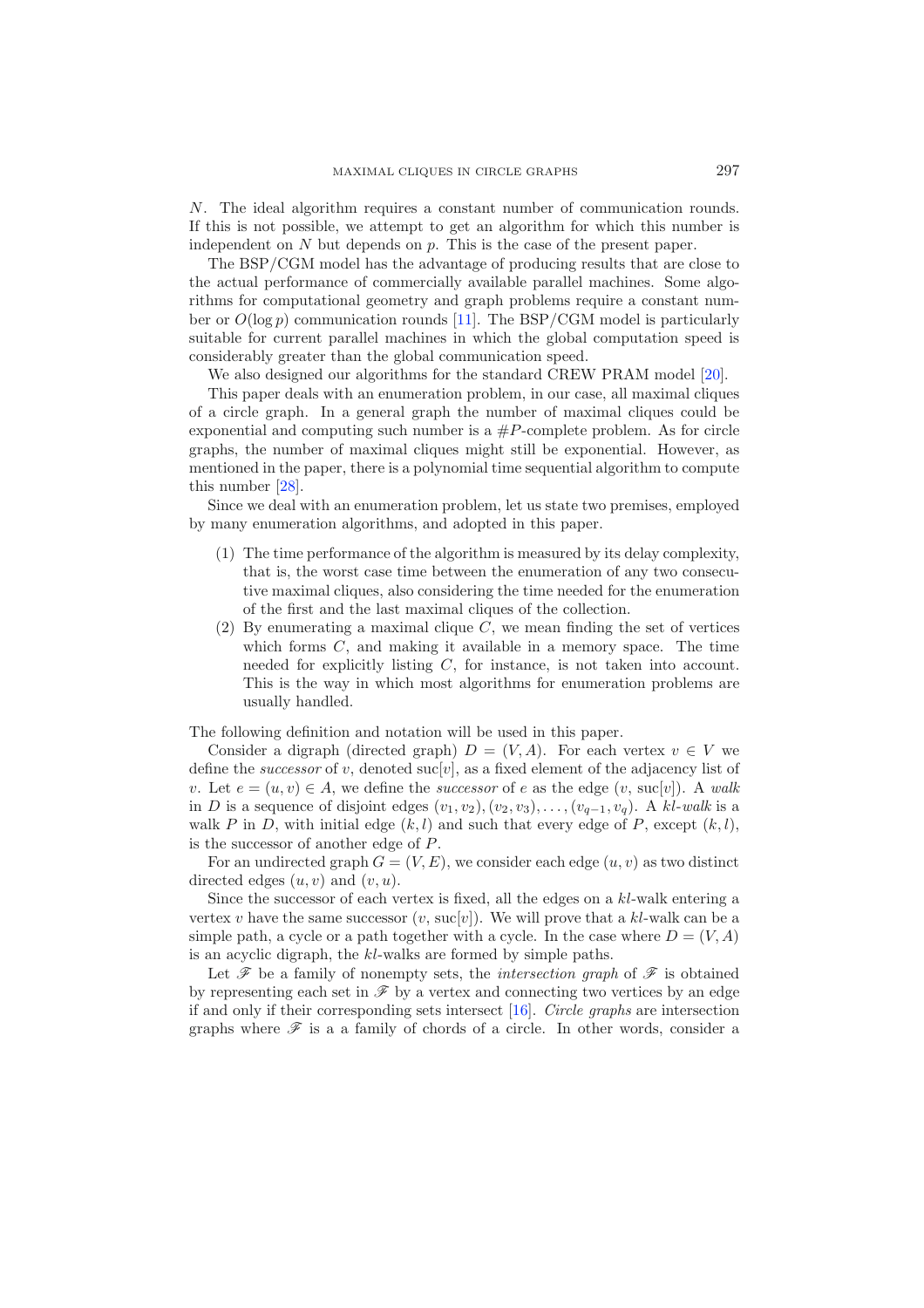<span id="page-5-0"></span>

FIGURE 1. (a) Family of chords and (b) the corresponding circle graph  $G = (V, E)$ .

<span id="page-5-1"></span>

FIGURE 2. (a) A digraph  $\vec{G}$  and (b) the transitive reduction  $\vec{G}_R$ .

family of *n* chords on a circle *C*, numbered as  $1 - 1', 2 - 2', \ldots, n - n'$ . Assume that any two chords do not share a same endpoint. In the corresponding circle graph, each chord corresponds to a vertex and there is an edge  $(u, v)$  if chord u intersects chord v. See Figure [1.](#page-5-0)

A *circular sequence* S of G is the sequence of the 2n distinct endpoints of the chords on circle  $C$ , by traversing  $C$  in a chosen direction, starting at a given point in C. Denote by  $S_1(v)$  and  $S_2(v)$ , respectively, the first and second instances or occurrences of the chord corresponding to  $v \in V$  in the sequence S. Denote by  $S_i(v) < S_j(w)$  (for  $i, j = 1, 2$ ) when  $S_i(v)$  precedes  $S_j(w)$  in S. We have  $S_1(v) < S_2(v)$ .

Let  $G = (V, E)$  be a circle graph. A circular sequence S of G induces an orientation on the edges of  $G$ , so that  $G$  can be transformed into an acyclic digraph  $(V, A)$ , called an  $S_1$ -*orientation*  $\vec{G}$  of G. Observe that  $\vec{G}$  is an orientation in which any directed edge  $(v, w) \in A$  satisfies  $S_1(v) < S_1(w)$ . Figure [2a](#page-5-1) shows the acyclic digraph  $\vec{G} = (V, A)$ .

Let  $\vec{G}$  denote an acyclic orientation of G,  $N_v^+(\vec{G})$  and  $N_v^-(\vec{G})$  are the subsets of vertices that leave and enter v, respectively. For  $v, w \in V$ , v is an *ancestor* of w in  $\vec{G}$  if the directed graph contains a path  $v - w$ . In this case, w is a *descendant* of v. Denote by  $N_v^*(\vec{G})$  the set of descendants of v. If  $w \in N_v^*(\vec{G})$  and  $v \neq w$ , then v is a *proper ancestor* of w and w a *proper descendant* of v. When  $(v, w), (w, z) \in A$ implies  $(v, z) \in A$ ,  $\vec{G}$  is denominated a *transitive digraph* with respect to edges.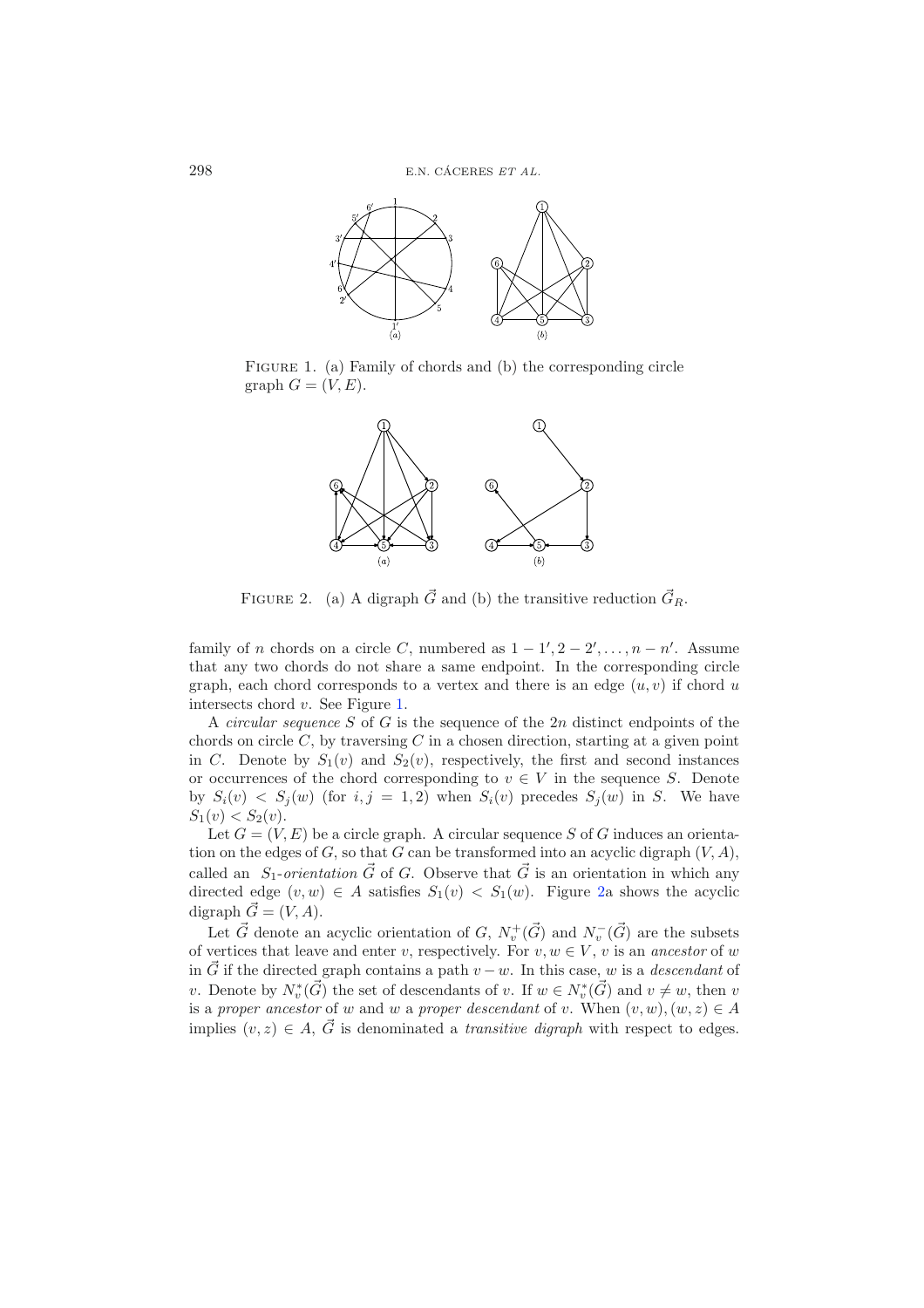<span id="page-6-1"></span>

FIGURE 3. A locally transitive digraph  $D = (V, A)$ .

The *transitive reduction*  $\vec{G}_R$  is the subgraph of  $\vec{G}$  formed by the edges that are not implied by transitivity (see Fig. [2b](#page-5-1)).

Let  $G = (V, E)$  be an undirected graph,  $|V| > 1$  and  $\vec{G}$  an acyclic orientation of G. Let  $v, w \in V$ , we denote by  $Z(v, w) \subset V$  the subset of vertices that are simultaneously descendants of v and ancestors of w in  $\vec{G}$ . An edge  $(v, w) \in A$ *induces local transitivity* when  $\vec{G}(Z(v, w))$  is a transitive digraph. Since  $\vec{G}(Z(v, w))$ is a transitive digraph the vertices of any path from  $v$  to  $w$  induce a clique in  $G$ . Furthermore,  $(v, w)$  *induces maximal local transitivity* when there does not exist  $(v', w') \in A$  different from  $(v, w)$  such that v' is simultaneously an ancestor of v and  $w'$  a descendant of w in  $\overrightarrow{G}$ . In this case  $(v, w)$  is called a *maximal edge*. The orientation  $\vec{G}$  is *locally transitive* when each of its edges induces local transitivity. Figure [3](#page-6-1) shows an example of a locally transitive orientation.

Based on the following theorem, one can use locally transitive orientations to find maximal cliques.

**Theorem 3.1.** Let  $G = (V, E)$  be a graph,  $\vec{G}$  a locally transitive orientation of G and  $\vec{G}_R$  the transitive reduction of  $\vec{G}$ . Then there exists a one-to-one correspon*dence between the maximal cliques of* G and paths  $v - w$  in  $\vec{G}_R$ , for all maximal  $edges \ (v, w) \in A$ .

The proof can be found in [\[28](#page-18-15)].

# 4. Unrestricted search

<span id="page-6-0"></span>Depth search and breadth search in a graph  $G = (V, E)$  starting from a given vertex  $v \in V$  determines a tree that corresponds to the execution of the respective search method. In these search methods, each edge  $e \in E$  is traversed a *constant* number of times. We use the term *restricted* to identify a search method with such a characteristic. On the other hand, we define *unrestricted search* in a graph  $G = (V, E)$  from a given vertex as a systematic process of traversing G in such a way that each edge is visited a *finite* number of times. The action taken in each visit depends on the particular application. The only restriction is that the process must terminate.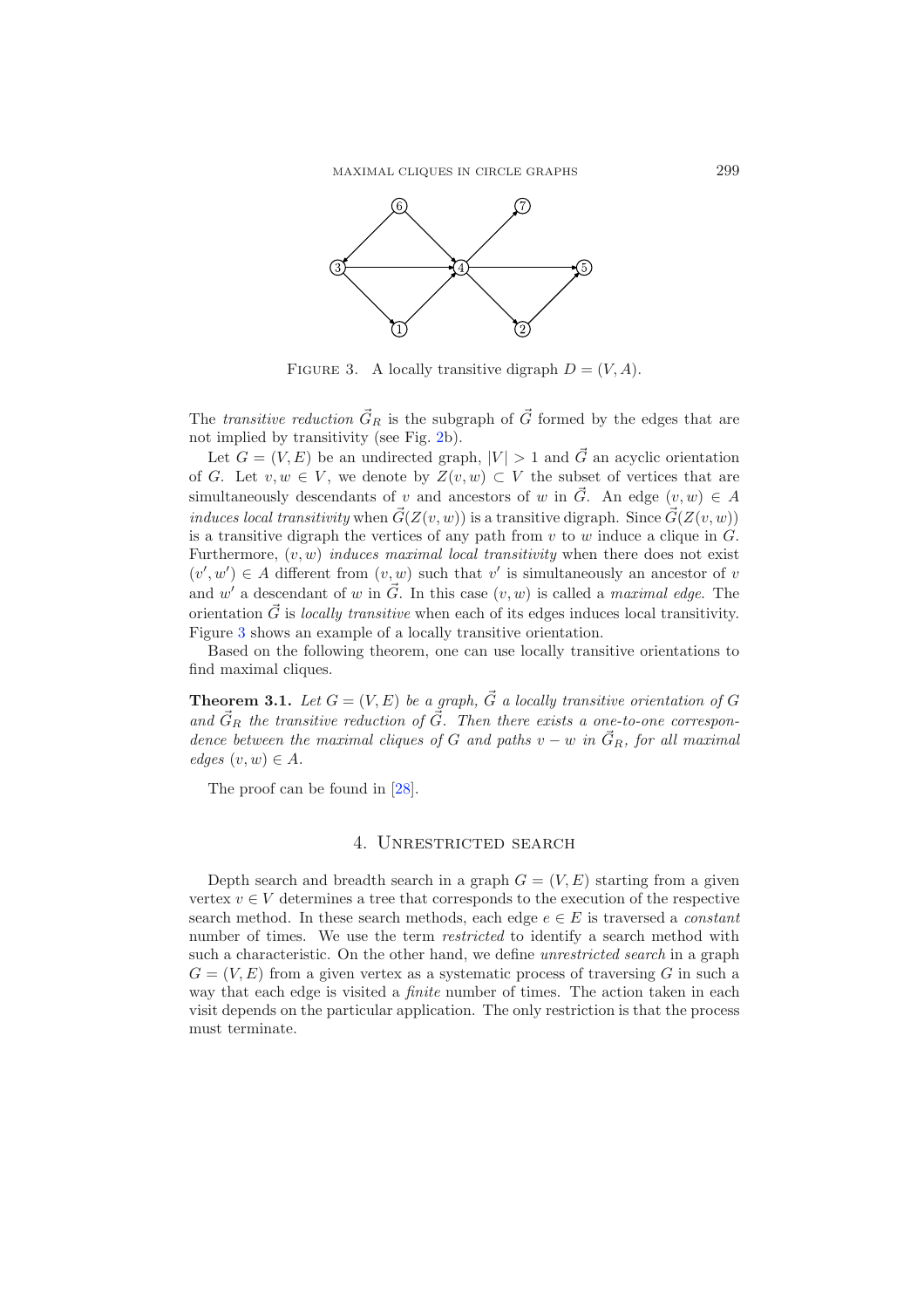The (classical) sequential unrestricted depth search algorithm of a connected graph  $G = (V, E)$  is a variation of the (restricted) depth search algorithm [\[29\]](#page-18-19). It is given in Algorithm [1.](#page-7-0) The algorithm starts with a given vertex  $v$  chosen as root and uses a stack Q.

<span id="page-7-0"></span>**Algorithm 1** Unrestricted Search(v)

**Input:** A connected graph  $G = (V, E)$  and  $v \in V$ , the root of the search. **Output:** All maximal paths of G starting at v. 1: Mark v 2: Push v onto stack Q 3: **for** each vertex w adjacent to v **do** 4: **if** w is not in Q **then** 5: visit edge  $(v, w)$ 6: Unrestricted Search $(w)$ 7: **end if** 8: **end for** 9: Pop v from Q 10: Unmark v

To design a parallel algorithm for unrestricted search, we must avoid the problems that occur when the path reaches a cycle in the graph. Furthermore, we need to know in which parts of the graph the path is located at each step of the algorithm. For this purpose, we use a decomposition of the graph called  $kl$ -walk, to be seen later.

Unrestricted search applies to both undirected and directed graphs. In this paper we use unrestricted search in an acyclic orientation of G, which is an acyclic digraph. Thus in the following we will describe the parallel algorithms for unrestricted search for acyclic digraphs.

We now describe Algorithm [2,](#page-9-0) the parallel BSP/CGM unrestricted search algorithm. We initially decompose the digraph  $D = (V, A)$  into a set of kl-walks, using the definition of the successors of vertices and edges of D. The parallel algorithm initializes the successor of each vertex  $v \in V$  as the first element of its adjacency list. Then it explores the edges of the kl-walk such that  $k = r$ , where r is the root of the search and  $l = \text{suc}[r]$ . Let  $\{(v_0, v_1), (v_1, v_2), \ldots, (v_{t-1}, v_t)\}\ (r = v_0 \text{ and } l = v_1)$ be the visited edges of the kl-walk. If  $v_t$  is different from all  $v_i$ ,  $0 \le i \le t - 1$  ( $v_t$ ) is a sink), then  $P = \{k, l, v_2, \ldots, v_{t-1}, v_t\}$  is a maximal path. If  $v_t \in$  the kl-path, but it is the last element in the  $v_{t-1}$  adjacency list, then  $P = \{k, l, v_2, \ldots, v_{t-1}\}\$ is a maximal path. Otherwise,  $P = \{k, l, v_2, \ldots, v_{t-1}\}$  is a simple path and let  $adj[v_{t-1}] = \{u_0, u_1, \ldots, u_p\}$  be the adjacency list of  $v_{t-1}$ , where i is the index of the successor of  $v_{t-1}$  in its adjacency list  $(u_i = v_t)$ . Now we try to extend the simple path P. First we change the successor of  $v_{t-1}$  to  $\text{suc}[v_{t-1}] = u_{i+1}$ . Every time we change the successors of any vertex, we have a new decomposition of the digraph into a set of kl-walks. Then we do the previous analysis to  $P \cup W$ , where W is the set of vertices of the kl-walk such that  $k = v_{t-1}$  and  $l = \text{suc}[v_{t-1}]$  until we find a maximal path starting at r.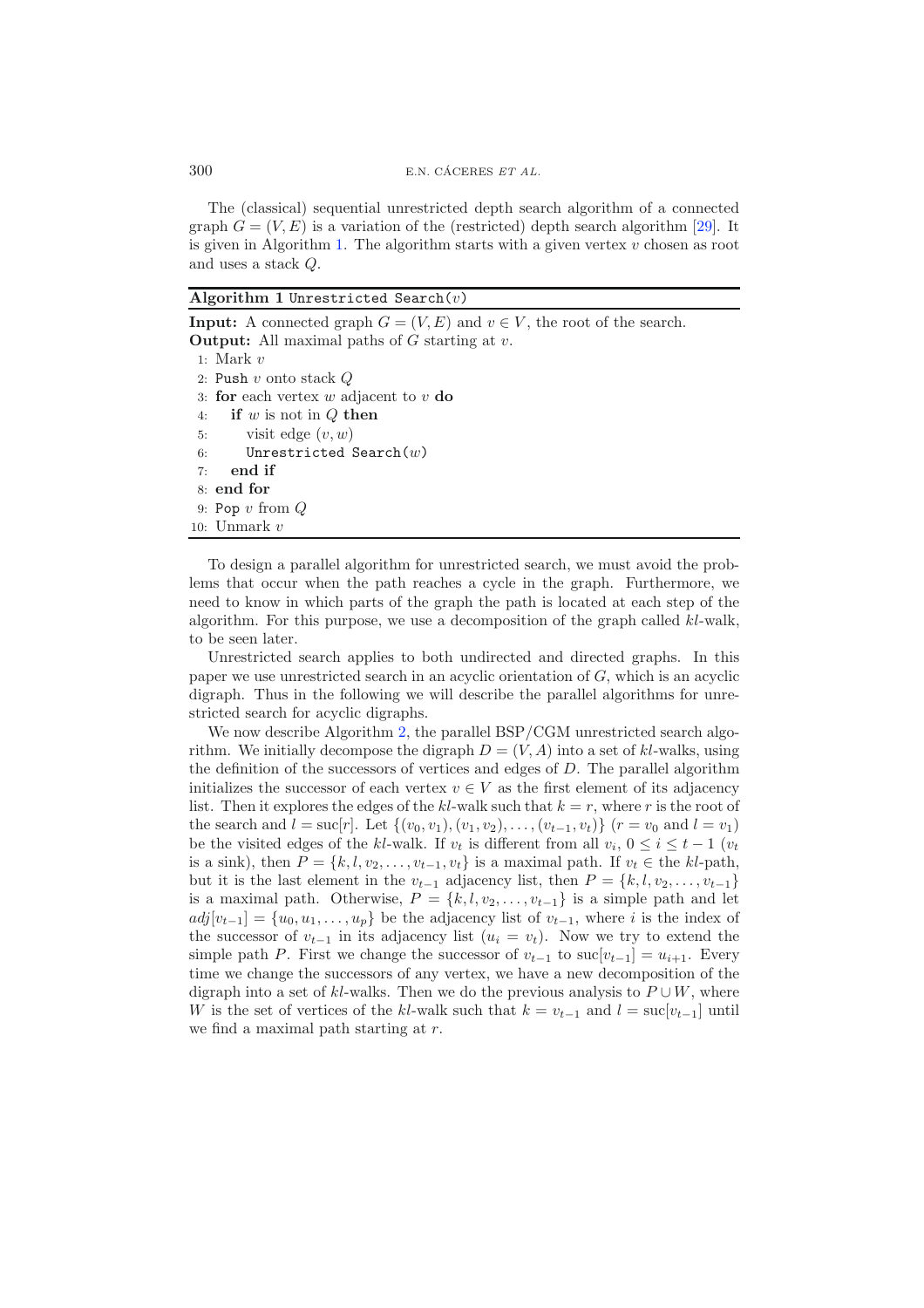Once we have found a maximal simple path  $P = \{v_0, \dots, v_p\}$  for  $r = v_0$  on the kl-walk, it means that either  $v_p$  is a sink or  $\text{suc}[v_p] \in P$  and it is the last element in the  $v_p$  adjacency list. We can obtain a new maximal simple path, if it exists, as follows. Determine the last vertex  $v_i \in P$ ,  $i < p$  that has some vertex in its adjacency list that has not been visited yet. The successor of each vertex  $v_j \notin \{v_0, \dots, v_i\}$  is modified to be the first element of the adjacency list of  $v_i$ , and the successor of  $v_i$  is altered to be the element of the adjacency list of  $v_i$  immediately following suc $[v_i]$ . The successors of the vertices  $\{v_0, \dots, v_{i-1}\}$ remain unaltered. Using the previous analysis, we try to find a maximal path in  $P \cup W$ , where  $P = \{v_0, \dots, v_i\}$  and W are the vertices of the kl-walk in the new decomposition, with  $k = v_i$  and  $l = \text{suc}[v_i]$ . The remaining maximal simple paths, if they exist, are computed analogously.

The vertices  $w_i$  that are not reachable from the root vertex r are not included in the search.

#### **Lemma 4.1.** *Let*  $D = (V, A)$  *be a digraph. Then a kl-walk is:*

- (1) *a simple path;*
- (2) *a cycle; or*
- (3) *a path followed by a cycle.*

*Proof.* Let  $P = \{v_0, \ldots, v_i\}$  be a simple path on the kl-walk,  $k = v_0$  and  $l = v_1$ . Try to extend the path  $P$ . If  $v_i$  is a sink then it has no successors and  $P$  is a simple path. Otherwise, let  $w = \text{suc}[v_i]$ . If  $w \in P$ , we obtain a cycle and since the successors are fixed,  $\text{suc}[w] \in P$ . If  $w \neq v_0$ , then the kl-walk is a simple path followed by a cycle. If  $w \notin P$ , extend P by adding w to it and repeat the same reasoning.  $\Box$  $\Box$ 

**Corollary 4.2.** Let  $D = (V, A)$  be an acyclic digraph. Then a kl-walk is a simple *path.*

<span id="page-8-0"></span>**Lemma 4.3.** *Consider the input of Algorithm* [2](#page-9-0)*, a weakly connected digraph*  $D =$  $(V, A)$ *. Let*  $v \in V$  *be a vertex included i times in the array*  $MP$ *. Denote by*  $MP_i$ *the configuration of* MP *that precedes*  $MP[j] = v$ *, after the inclusion of* v *in* MP *for the* i*th time. Then we have necessarily:*

- (1) *The configuration of* MP*, when* v *is excluded for the* i*th time from* MP*, is also equal to* MPi*, and*
- $(2)$   $i \neq j \Rightarrow MP_i \neq MP_j$ .

*Proof.* The array  $MP$  simulates a stack in Algorithm [2.](#page-9-0) A vertex v is only included in MP if it is unmarked. Therefore the configuration of  $MP$  when v is excluded for the *i*th time is equal to  $MP_i$ . A vertex v will only be re-explored, in case there exists a path from a vertex u that precedes v in  $MP$ , and the vertices of the path do not belong to MP. Therefore if  $i \neq j$  then  $MP_i \neq MP_j$ .

The above lemma ensures the termination of the algorithm, because if a vertex v is inserted in  $MP$  more than once, then necessarily the configuration in  $MP$ , below  $v$ , is different in each case. Since there exists a finite number of ways to arrange these configurations, the algorithm necessarily reaches the end. This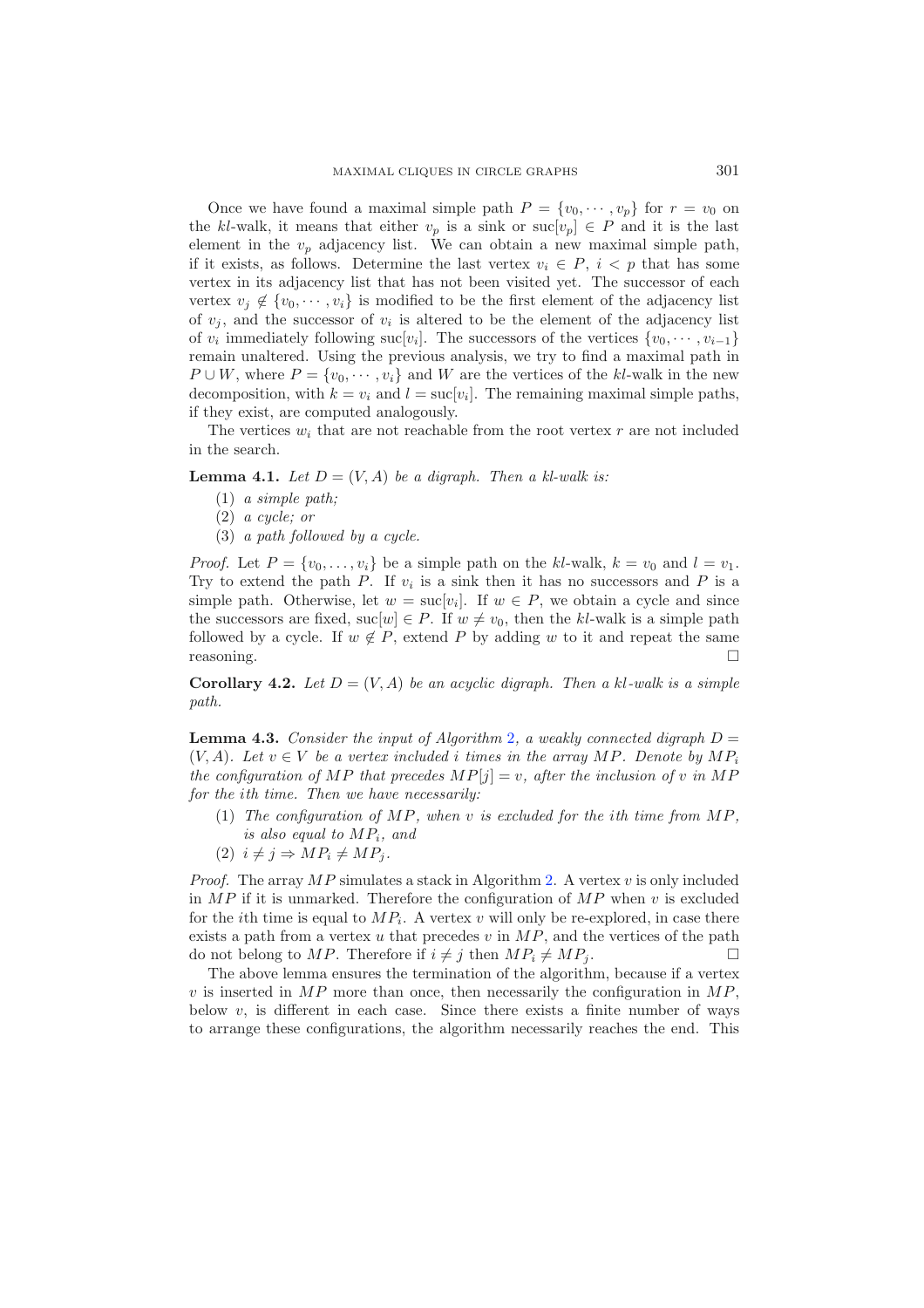#### **Algorithm 2** Parallel Unrestricted Search(r)

<span id="page-9-0"></span>**Input:** (1) A digraph  $D = (V, A)$  given by its adjacency lists; (2)  $r \in V$ , the root of the search.

- **Output:** All maximal paths of D starting at r.
- 1:  $MP \leftarrow \emptyset$
- 2: Set all the vertices  $v \in V$  as unmarked
- 3: Decompose the digraph  $D$  into a set of  $kl$ -walks
- 4:  $k \leftarrow r$
- 5: **repeat**
- 6: Determine a simple path  $P = \{v_0, v_1, \ldots, v_p\}$  on the kl-walk
- 7: Mark all the vertices  $\in P$
- 8:  $MP \leftarrow MP \cup P$
- 9: **if**  $adj[v_p] = \emptyset$  **OR**  $suc[v_p]$  is the last element in  $adj[v_p]$  **then**
- 10:  $MP$  is maximal
- 11: **end if**
- 12: Verify the existence of a vertex  $v_i \in MP$  such that  $v_i$  is the most distant vertex from  $r$  that has in its adjacency list a vertex not visited yet
- 13: **if** there exists such a vertex  $v_i$  **then**
- 14:  $MP \leftarrow \{v_0, \dots, v_{i-1}\}$ <br>15:  $\text{succ}[v_i] \leftarrow \text{next elemen}$  $\text{succ}[v_i] \leftarrow \text{next element}$  in its adjacency list
- 16: Unmark  $v \notin MP$
- 17: Alter the successors of the vertices  $v_j \notin MP$  to the first one in each adjacency list
- 18:  $k \leftarrow v_i$
- 19: **end if**

20: **until** there is no such vertex  $v_i \in MP$ 

property is based strongly on the fact that a marked vertex cannot be re-explored. The re-exploration of a marked vertex can cause the appearance of cycles.

**Theorem 4.4.** Let  $D = (V, A)$  be a weakly connected digraph. Any path MP *computed by Algorithm* [2](#page-9-0) *starting from the root vertex* r *in a* kl-walk with  $k = r$ *is maximal.*

*Proof.* The exploration of a kl-walk ends when a sink or a cycle is detected. If the last vertex in the  $kl$ -walk is a sink, then  $MP$  cannot be extended and it is a maximal path. When a cycle is detected, we remove the last vertex of the  $kl$ -path and store all the remaining vertices in a simple path  $P$ . Then we add  $P$  to  $MP$ . If the successor of the last vertex in  $MP$  is the last vertex in its adjacency list, then  $MP$  is maximal. Otherwise we change the successor of the last vertex in  $MP$  to the next element on its adjacency list and repeat the above procedure until MP is maximal.

Once a maximal path is found, Step 12 of Algorithm [2](#page-9-0) computes the most distant vertex  $v_i$  from r in  $MP$  that possesses an unmarked element in its adjacency list. If such a vertex exists, we remove from  $MP$  all vertices starting at  $v_i$  and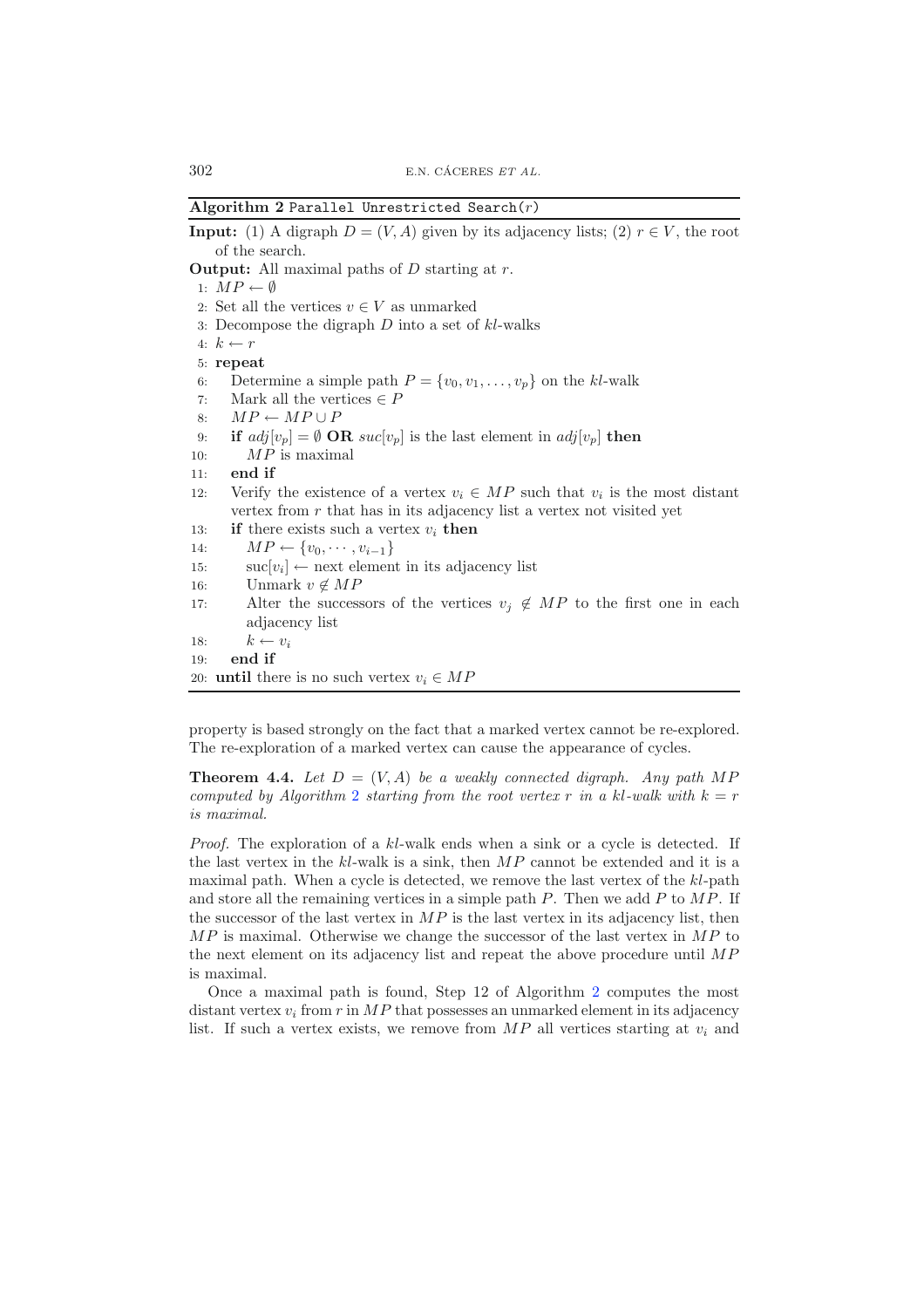Step 15 alters the successors of all vertices that do not belong to  $MP$  to the first element in each adjacency list.

Since the successors changed, we have a new decomposition of D into a different set of kl-walks. We repeat Steps 5 to 11 of Algorithm [2](#page-9-0) to the new decomposition fo D. This is repeated while there is a vertex  $v_i$  that satisfies Step 12.  $\Box$ 

**Theorem 4.5.** *Let*  $D = (V, A)$  *be a weakly connected digraph. All maximal paths of* D *starting at the root vertex* r *will be found by Algorithm* [2](#page-9-0) *at least once.*

*Proof.* Once a maximal path  $MP$  starting at r is found, Step 4 of Algorithm [2](#page-9-0) determines the vertex  $v_i$  in P that is most distant from r. Since  $MP$  is a maximal path,  $v_i$  is not the last vertex in MP. All the vertices after  $v_i$  in MP are removed from  $MP$ . Also all the adjacencies of the vertices that do not belong to  $MP$ point to the first element in their respective adjacency lists. Finally the current successor of  $v_i$  points to the next element in the adjacency list (with respect the previous  $MP$ ). After this, the graph is decomposed into a new set of kl-walks, with  $k = r$ .

The path  $MP$  obtained in the new  $kl$ -walk is different from the previous one, because the vertex to be included in  $MP$  after  $v_i$  is different from the previous vertex in MP.

Since we explore all the possible adjacencies of each path  $MP$ , all the simple maximal paths are computed.  $\Box$ 

**Theorem 4.6.** Let  $D = (V, A)$  be a weakly connected digraph. No maximal path *of* D *starting at the root vertex* r *will be found by Algorithm* [2](#page-9-0) *more than once.*

*Proof.* By Lemma [4.3,](#page-8-0) if a vertex  $v$  is included in a path more than once, then the configuration in  $MP$  of the vertices that precede v is different, each time v is included in a path. Therefore the algorithm does not compute the same path more than once.  $\Box$ 

**Theorem 4.7.** *Algorithm* [2](#page-9-0) *obtains an unrestricted search of the digraph*  $D =$  $(V, A)$  *with* n *vertices and* m *edges using*  $O(\beta \gamma \log p)$  *communication rounds with*  $O(m/p)$  *local computation, where*  $\beta$  *is the number of maximal paths,*  $\gamma$  *the number of cycles found in* D *and* p *is the number of processors.*

*Proof.* First we rank the adjacency lists of all  $v \in V$  and define the successor of v to be the first element of the adjacency list of  $v$ .

We start with the root  $r$  and the defined successors. If a cycle is found in the kl-walk, we have to detect the cycle and remove all duplicate vertices. Using list ranking, this can be done in  $O(\log p)$  rounds [\[11\]](#page-17-9). After this, we check if the  $kl$ -walk is maximal. If the last vertex of the  $kl$ -walk has any unmarked adjacent vertex, we change the successor of  $v_i$  to the next unmarked vertex in its adjacency list and add this new path to the kl-walk. If we find any cycle in this path, we proceed as above. At the end, after  $\gamma_i$  cycles ( $\gamma_i$  can be zero), we have a maximal path of D.

After this, we mark the last vertex of the path and change the successor (if there is one) of the tail of this path and compute another maximal path. Otherwise, we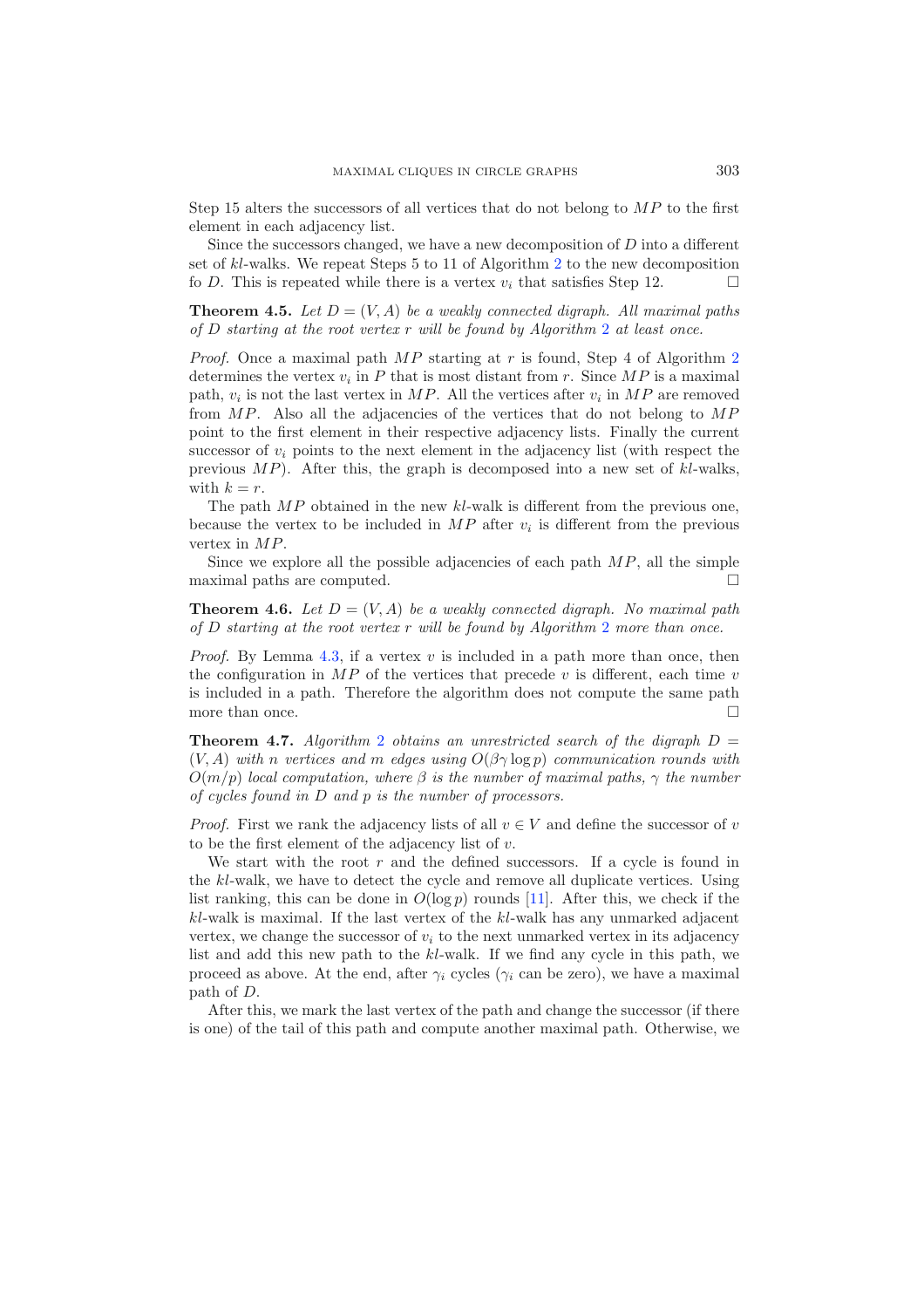can backtrack on this path and visit a vertex that has not been visited before and apply the same procedure.

With  $\gamma = \max{\{\gamma_1, \ldots, \gamma_\beta\}}$ , the number of communication rounds will be  $O(\beta)$  $\gamma \log p$ ).

**Corollary 4.8.** *The unrestricted search in an acyclic digraph*  $D = (V, A)$  *with* n *vertices and* m *edges can be done in*  $O(\beta \log p)$  *communication rounds with*  $O(m/p)$ *local computation, where*  $\beta$  *is the number of maximal paths found in*  $D$ *.* 

Using Algorithm [2](#page-9-0) for directed acyclic graphs we will generate in parallel all the maximal cliques of a given circle graph. We will show that we can also efficiently count the number of maximal cliques of the circle graph, without actually generating them.

### 5. Generating all maximal cliques

<span id="page-11-0"></span>In this section we present Algorithm [3](#page-11-1) to generate all the maximal cliques of a given circle graph G. An  $S_1$ -orientation  $\vec{G}$  of G can be easily obtained through its circular sequence. We thus assume that an  $S_1$ -orientation is given as input.

<span id="page-11-1"></span>

|  | Algorithm 3 All Maximal Cliques $(G)$ |
|--|---------------------------------------|

**Input:** An  $S_1$ -orientation  $\vec{G}$  of a given circle graph  $G$ . **Output:** All maximal cliques of G.

- 1: Construct the transitive reduction  $\vec{G}_R$
- 2: Find all maximal edges of  $\vec{G}$
- 3: For each maximal edge  $(v, w) \in A$ , find all paths  $v w$  in  $\vec{G}_R$  (each path defines a maximal clique)

We now describe Algorithm [3,](#page-11-1) the BSP/CGM all the maximal cliques generation algorithm.

Line 1 computes the transitive reduction  $\vec{G}_R$  of  $\vec{G}$ . This is done by using the transitive closure algorithm [\[1](#page-17-10)[,6\]](#page-17-11) with p processors using  $O(\log p)$  communication rounds with  $O(nm/p)$  local computation time.

Line 2 determines all the maximal edges of  $\vec{G}$ . Based on [\[28\]](#page-18-15), observe that if  $\vec{G}$  is locally transitive, then  $(v, w) \in A$  is a maximal edge if and only if  $N_v^+(\vec{G}) \cap$  $N_w^+(\vec{G}) = N_w^-(\vec{G}) \cap N_w^-(\vec{G}) = \emptyset$ . The adjacency lists  $N_w^-(\vec{G})$  for all the vertices of  $\vec{G}$  can be easily computed with a constant number of communication rounds with  $O(m/p)$  local computation, by using a sort algorithm [\[7](#page-17-12)[,12\]](#page-17-13), and partitioning the edge lists into sublists.

In line 3 we first compute for each  $v \in V$  the subsets  $W(v)$  formed by vertices w such that  $(v, w)$  is a maximal edge. This can be done using a constant number of communication rounds with  $O(m/p)$  local computation time. We then construct the subgraph  $\vec{H}$  of  $\vec{G_R}$  induced by the vertices that are simultaneously descendants of v and ancestors of any  $w \in W(v)$  (Fig. [4\)](#page-12-0). This can be done by computing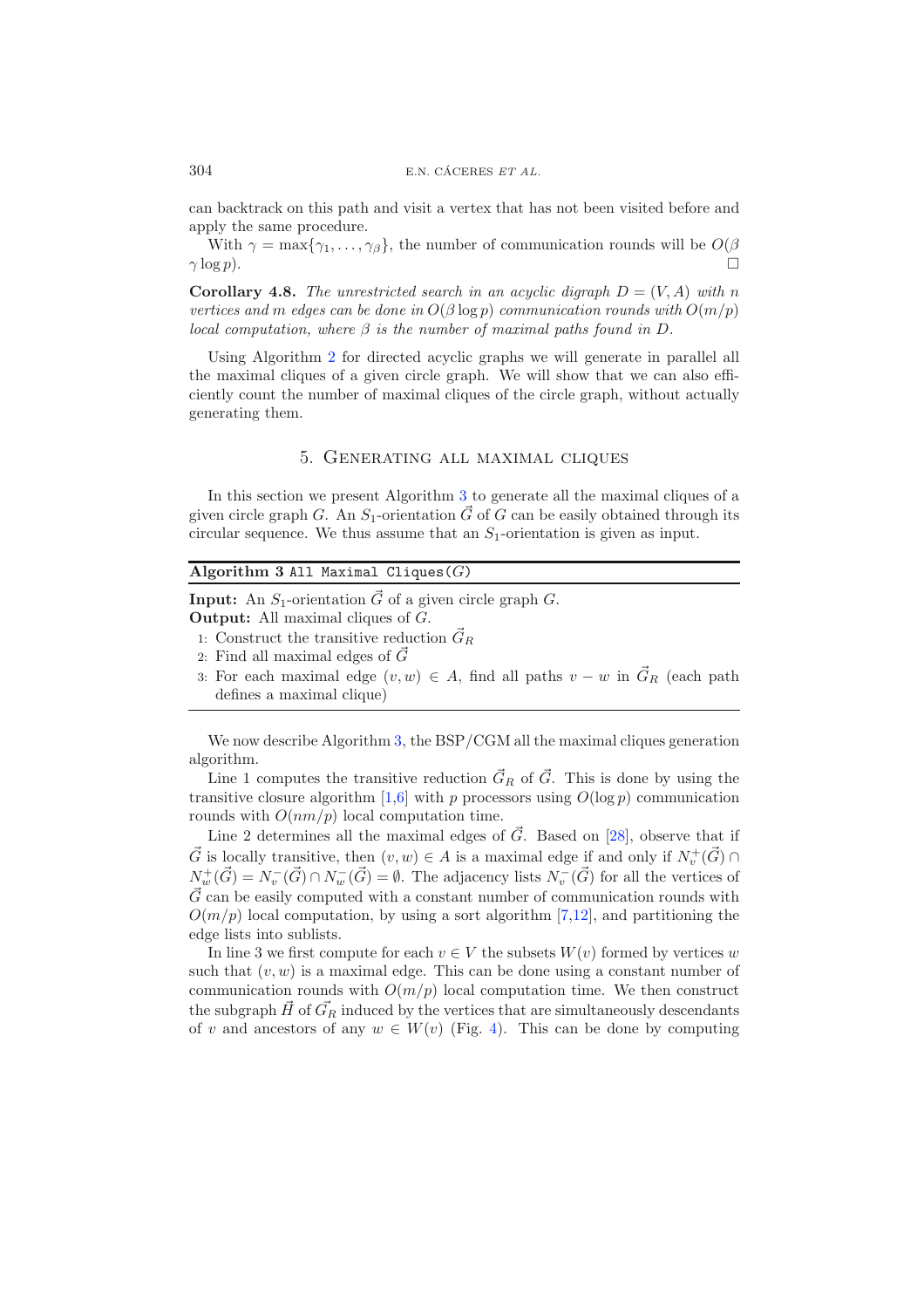

<span id="page-12-0"></span>FIGURE 4. (a) A digraph  $\vec{G}_R$  and (b) the digraphs  $\vec{H}$ .

the transitive closure [\[1](#page-17-10)[,6](#page-17-11)] of  $\vec{G_R}$  and through the intersection of the vertices that leave v with those that enter each of  $w \in W(v)$ . The subgraph  $\vec{H}$  can be computed using  $O(\log p)$  communication rounds with  $O(nm/p)$  local computation time. The paths  $v - w$  in  $\vec{G}_R$  taken from a certain vertex v are exactly the source-sink paths in  $\vec{H}$ . Observe that digraph  $\vec{H}$  is acyclic. Using Algorithm [2](#page-9-0) we determine each one of the maximal paths of  $\vec{H}$  using  $O(\log p)$  communication rounds with  $O(m/p)$  local computation time. The source-sink paths of  $\vec{H}$  so obtained form the maximal cliques of G. The first maximal clique is obtained in  $O(\log p)$  communication rounds and  $O(nm/p)$  local computation, and each of the remaining  $\alpha - 1$  maximal cliques is obtained in  $O(\log p)$  communication rounds and  $O(m/p)$  local computation.

**Theorem 5.1.** *Algorithm* [3](#page-11-1) *generates all the maximal cliques of a circle graph correctly, on a BSP/CGM with* p *processors, using* O(log p) *communication rounds* and  $O(nm/p)$  *local computation to generate the first maximal clique and*  $O(\log p)$ *communication rounds and*  $O(m/p)$  *local computation to generate each of the subsequent*  $\alpha - 1$  *maximal cliques, where*  $\alpha$  *is the number of maximal cliques.* 

#### 5.1. Computing the number of maximal cliques

The sequential algorithm for computing the number of maximal cliques in a circle graph presented in [\[28](#page-18-15)] first labels all the sink vertices of  $\vec{H}$  with 1. When all the adjacent vertices of a vertex  $v_i$  have a label,  $v_i$  is labeled with the sum of the labels of all its adjacent vertices. This procedure is repeated until all the source vertices have been labeled. This approach is inherently sequential and would give rise to an inefficient parallel solution with  $O(n)$  communication rounds in the worst case.

Algorithm  $4$  computes the number of maximal cliques using  $p$  processors. We use the transitive closure algorithm of  $[1,6]$  $[1,6]$  $[1,6]$ , adapted to compute the lengths of the longest paths between vertices: instead of testing if there is a path  $(i, k)$ ,  $(k, j)$ , for each  $k$ , we compute the longest path connecting vertices  $i$  and  $j$ .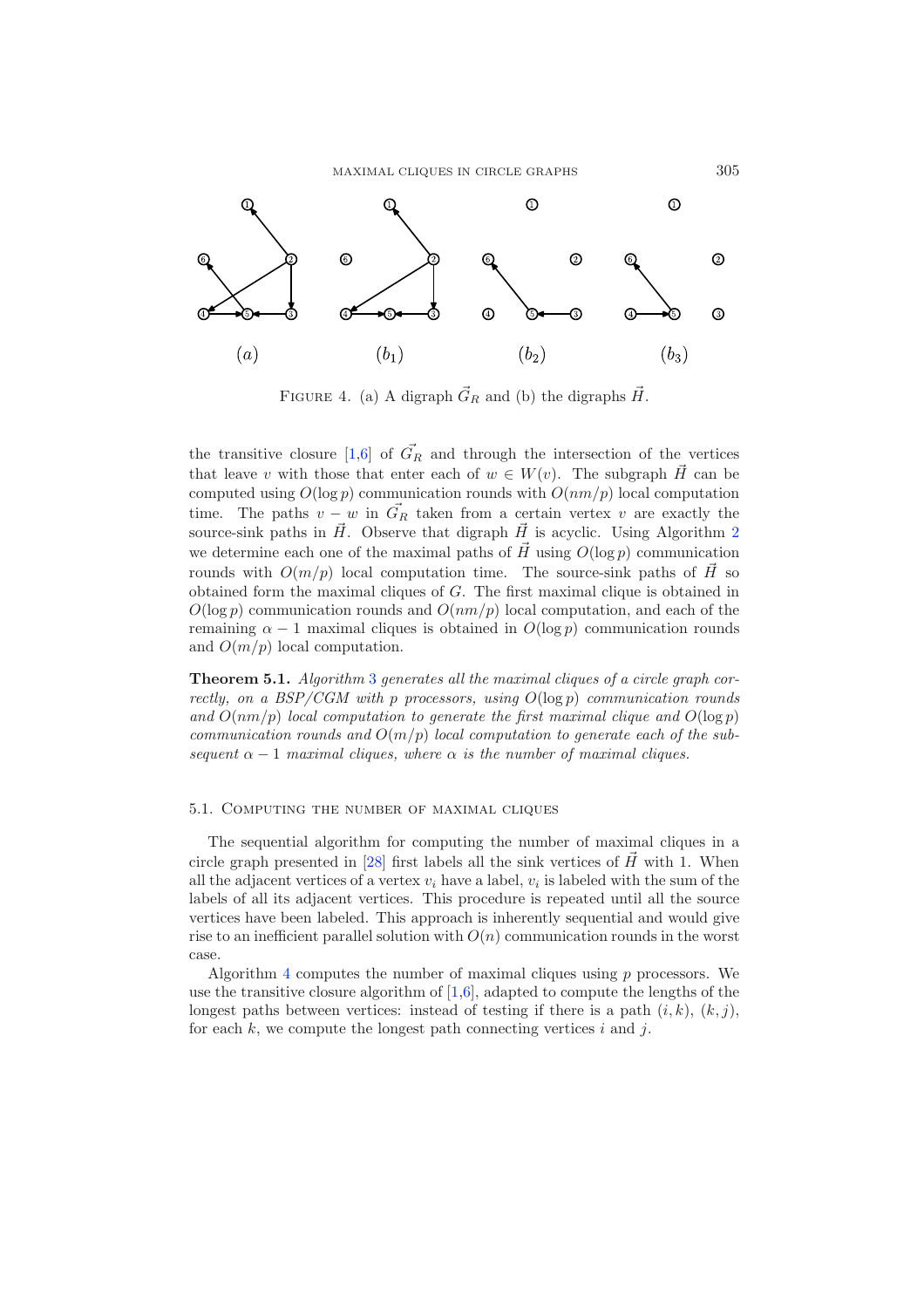<span id="page-13-1"></span>**Algorithm 4** Number of Cliques(G)

**Input:** An  $S_1$ -orientation  $\vec{G}$  of a given circle graph  $G$ . **Output:** The number of maximal cliques of G. 1: Construct the transitive reduction  $G_R$ 2: Find all maximal edges of  $\vec{G}$ 3: **for** each maximal edge  $(v, w) \in A$  **do** 4: Find all paths  $v - w$  in  $\vec{G}_R$ ; 5: Construct the graph  $\vec{H}$ 6: Using the transitive closure algorithm [\[1](#page-17-10)[,6\]](#page-17-11) we compute the matrix  $M_d =$  ${d_{ij}}$  of the longest paths in  $\vec{H}$ :  $d_{ij} \leftarrow \max\{d_{ij}, d_{ik} + d_{kj}\}$ 7: **end for**

**Theorem 5.2.** *Algorithm* [4](#page-13-1) *correctly computes the total number of maximal cliques in a circle graph in*  $O(\log p)$  *communication rounds with*  $O(nm/p)$  *local computation.*

*Proof.* Applying Algorithm [4](#page-13-1) on graph  $\vec{H}$ , each  $d_{ij} \in M_d$ , where  $v_i$  is a source vertex and  $v_i$  is a sink vertex in  $\vec{H}$  represents the existence of a maximal clique of size  $d_{ij} + 1$ . These numbers are added together to get the number of maximal cliques of the circle graph  $G$ .

#### 6. PRAM algorithms

<span id="page-13-0"></span>We now show how the previous algorithms can be implemented on a CREW PRAM.

The implementation of the Parallel Unrestricted Search Algorithm (Algorithm [2\)](#page-9-0) uses basic CREW PRAM techniques, as sum, list ranking, pointer jumping and list (edges and vertices) manipulation. Each path can be computed in  $O(\log n)$ parallel time using  $m/\log n$  processors. Therefore, the complexity of Algorithm [2](#page-9-0) is  $O(\beta \log n)$  parallel time with  $m/\log n$  processors, where  $\beta$  is the number of maximal paths starting at root r and ending at a sink vertex of an acyclic digraph.

Now we describe how to implement the main steps of the All Maximal Cliques Algorithm (Algorithm [3\)](#page-11-1) on a CREW PRAM. Line 1 (the transitive reduction  $\vec{G_R}$ of  $\vec{G}$  can be implemented as follows: we start by computing the adjacency lists  $N_v^-(\vec{G})$  for all the vertices of  $\vec{G}$ . This can be done by partitioning the edge lists into sublists, one for each vertex v. This partition can be obtained in  $O(\log n)$  parallel time with  $M(n)$  processors on a CREW PRAM, where  $M(n)$  is the number of processors needed to multiply two  $n \times n$  matrices. We use the array of lists  $ADJ$ to store the adjacency lists. Each  $ADJ[v_i]$  contains the list of vertices  $v_i$  that arrive in  $v_i$ . Using pointer jumping or recursive doubling, we remove from each adjacency list  $ADJ[v_i]$  all the vertices that are in adjacency lists  $ADJ[v_i]$ , for all  $v_j \in ADJ[v_i]$ . This can be done as in Algorithm [5.](#page-14-0) The adjacency lists  $N_{v_i}(\vec{G_R})$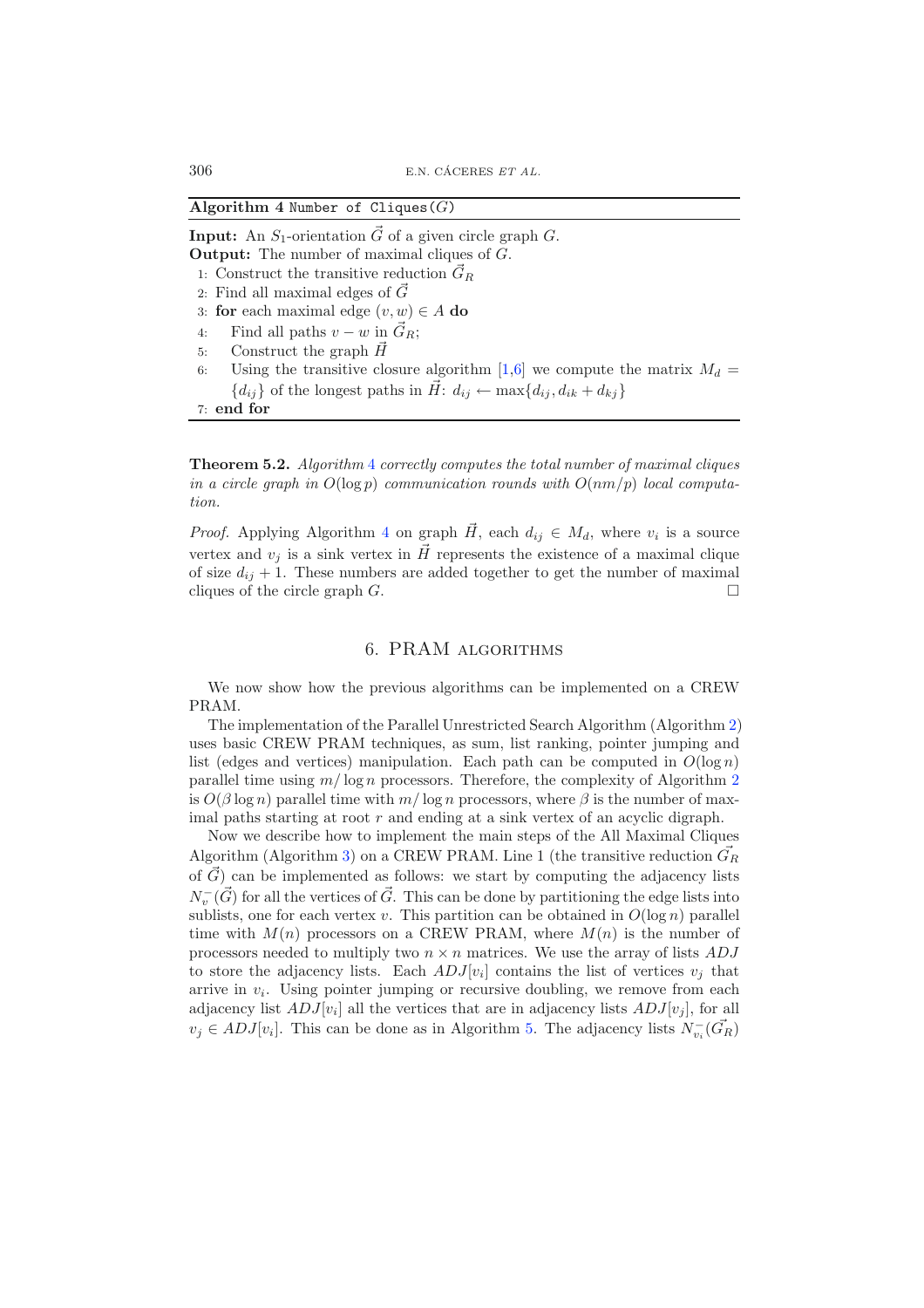are given by  $ADJ[v_i]$ . Each one contains at most n vertices. In each step we compress each adjacency list in order to remove repeated vertices.

### <span id="page-14-0"></span>**Algorithm 5** Transitive Reduction $(G)$

**Input:** An  $S_1$ -orientation  $\vec{G}$  of a given circle graph  $G$ . **Output:** The transitive reduction  $\vec{G}_R$ . 1: **for all**  $v_i \in V$  **in parallel do** 2:  $ADJ[v_i] \leftarrow N_{v_i}(\vec{G})$ 3:  $BADJ[v_i] \leftarrow \bigcup_{v_i \in ADJ[v_i]} ADJ[v_j]$ 4: **end for** 5: for  $j = 1$  to  $\lceil \log n \rceil$  do 6: **for all**  $v_i \in V$  in parallel do 7:  $BADJ[v_i] \leftarrow BADJ[v_i] \cup \{\cup_{v_j \in BADJ[v_i]} BADJ[v_j] \}$ <br>8: **end for** 8: **end for** 9: **end for** 10: **for all**  $v_i \in V$  **in parallel do** 11:  $ADJ[v_i] \leftarrow ADJ[v_i] - BADJ[v_i]$ 12: **end for**

# **Lemma 6.1.** *Graph*  $\vec{G_R}$  *obtained by Algorithm* [5](#page-14-0) *is the transitive reduction of*  $\vec{G}$ *.*

*Proof.* At each iteration we compute for each vertex v the set  $BADJ[v]$  formed by the union of the adjacency lists of the vertices that arrive at v. The set  $BADJ[v]$ contains the vertices for which there exists at least one path of length  $\geq 2^i$  to v. At each iteration  $i$ , for each vertex  $v$ , we remove those vertices that belong to  $BADJ[v]$  from the adjacency lists of the vertices that arrive at v. After  $\lceil \log n \rceil$ iterations, all the vertices that are ancestors of v belong to  $BADJ[v]$ . Thus the adjacency lists will not contain vertices that generate transitive edges.  $\Box$ 

Lines 6 to 8 of Algorithm  $5$  are repeated  $\log n$  times. Thus line 1 of Algorithm  $3$ uses  $O(\log^2 n)$  parallel time with  $n^3$  processors on a CREW PRAM.

In line 2 of Algorithm [3](#page-11-1) we determine all the maximal edges of  $\vec{G}$ . We observe that if  $\vec{G}$  is locally transitive, then  $(v, w) \in A$  is a maximal edge if and only if  $N_v^+(\vec{G}) \cap N_w^+(\vec{G}) = N_v^-(\vec{G}) \cap N_w^-(\vec{G}) = \emptyset$ . We can either assume the adjacency lists as part of the input or easily compute them.

Line 2 of Algorithm [3](#page-11-1) can be computed in  $O(\log n)$  parallel time with m processors on a CREW PRAM.

Now we describe how line 3 of Algorithm [3](#page-11-1) is implemented. First compute for each  $v \in V$  the subsets  $W(v)$  formed by vertices w such that  $(v, w)$  is a maximal edge. We construct now the subgraph  $\vec{H}$  of  $\vec{G_R}$  induced by the vertices that are simultaneously descendants of v and ancestors of any  $w \in W(v)$ . This can be done by determining the transitive closure [\[20\]](#page-18-17)  $\vec{G_R}$  and through the intersection of the vertices that leave v with those that enter each of  $w \in W(v)$ . The paths  $v - w$  in  $\vec{G}_R$  taken from a certain vertex v are exactly the source-sink paths in  $\vec{H}$ . These paths can be obtained through the parallel unrestricted depth search algorithm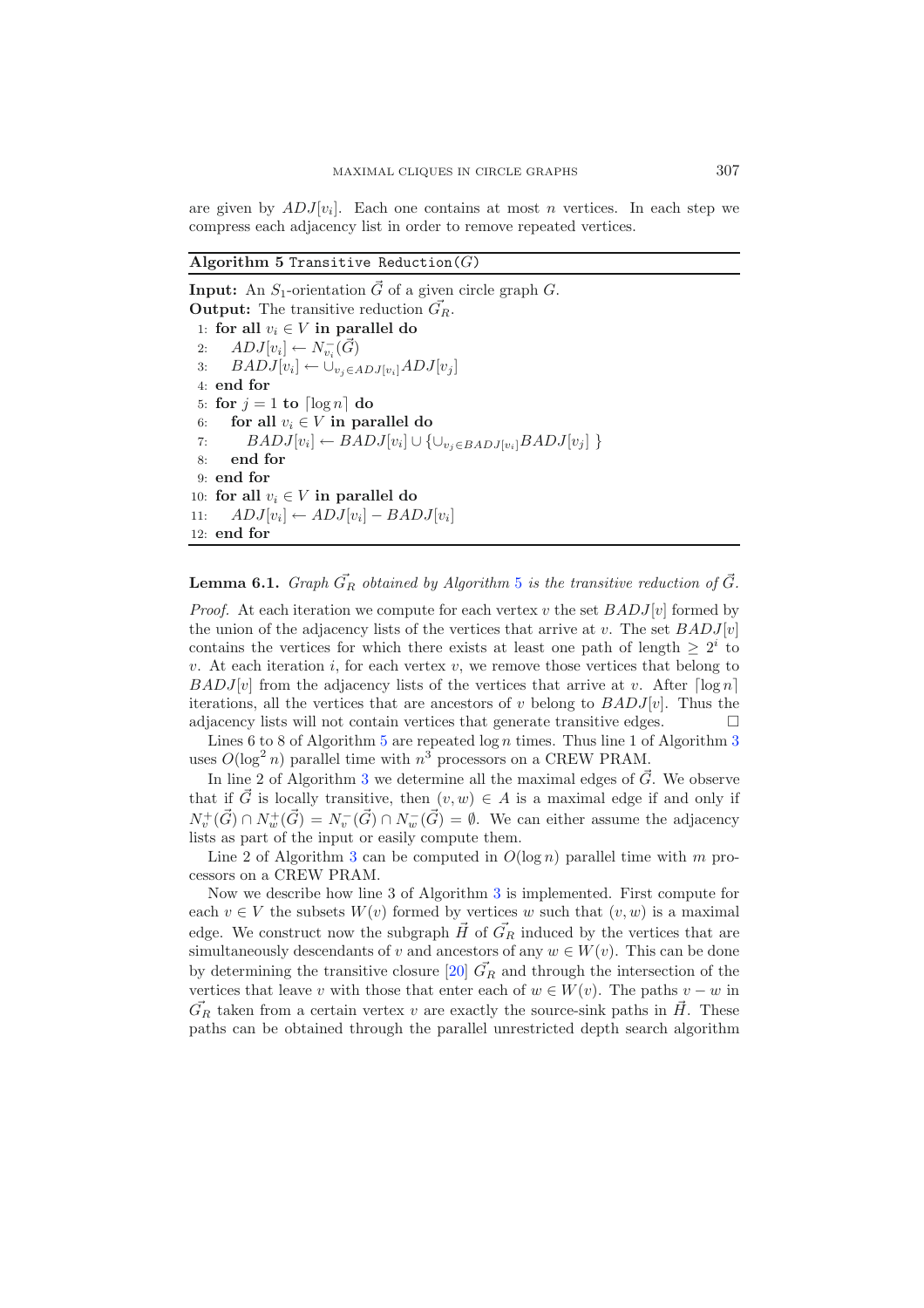of Section [4.](#page-6-0) Graph  $\vec{H}$  can be constructed in  $O(\log^2 n)$  parallel time with  $M(n)$ processors on a CREW PRAM, where  $M(n)$  is the number of processors needed to multiply two  $n \times n$  matrices. Then we do an unrestricted search on  $\vec{H}$ . Observe that digraph  $\vec{H}$  is acyclic. Using Algorithm [2](#page-9-0) we determine the maximal paths of  $\vec{H}$ . Line [3](#page-11-1) of Algorithm 3 can be implemented in  $O(\log^2 n)$  parallel time with  $M(n)$  processors on a CREW PRAM.

The source-sink paths of  $\vec{H}$  obtained in line [3](#page-11-1) of Algorithm 3 form the maximal cliques of G. Then Algorithm [3](#page-11-1) generates the first maximal clique using  $O(\log^2 n)$ parallel time with  $n^3$  processors, and each of the remaining  $\alpha-1$  maximal cliques is obtained in  $O(\log n)$  parallel time with  $m/\log n$  processors, where  $\alpha$  is the number of maximal cliques.

Now we describe the PRAM algorithm (see Algorithm  $6$ ) for computing the number of maximal cliques in a circle graph.

| Algorithm 6 Number of Maximal Cliques $(G)$ |  |
|---------------------------------------------|--|
|---------------------------------------------|--|

<span id="page-15-0"></span>**Input:** An  $S_1$ -orientation  $\vec{G}$  of a given circle graph  $G$ . **Output:** The number of maximal cliques of G. 1: Apply Lines 1 to 3 of Algorithm [3](#page-11-1) 2: Construct the subgraphs H 3: Compute  $A^k$ , where  $\tilde{A}$  is the adjacency matrix for each  $H$ 

First we compute the number  $\alpha_k$  of maximal cliques of size k and the total number of maximal cliques  $\alpha$ . This algorithm uses  $O(\alpha \log^2 n)$  parallel time, with  $n^3$  and  $nM(n)$  processors on a CREW PRAM, where  $M(n)$  is the number of processors needed to multiply two  $n \times n$  matrices on a CREW PRAM. To compute the number of maximal cliques on a CREW PRAM we use a different approach, since the sequential solution [\[28](#page-18-15)] uses a labeling strategy that seems inherently sequential and difficult to parallelize, as we already mentioned. On the BSP/CGM model we have solved the problem by adapting the transitive closure algorithm. Here we use a similar idea, by using matrix multiplications that can be done efficiently on the PRAM. The matrix  $A<sup>k</sup>$  gives the number of maximal cliques of size  $k+1$ . The computation of each matrix  $A^k$  can be done in  $O(\log n)$  parallel time with  $M(n)$  processors on a CREW PRAM [\[20\]](#page-18-17). To compute the total number of maximal cliques, we have to compute in parallel each one of the  $A<sup>k</sup>$  matrices. This can be done in  $O(\log^2 n)$  parallel time with  $nM(n)$  processors on a CREW PRAM [\[20\]](#page-18-17). By using the algorithms in [\[20\]](#page-18-17), we can compute the number of maximal cliques of size  $k$  and the total number of maximal cliques of a circle graph in  $O(\log^2 n)$  parallel time with  $n^3$  and  $nM(n)$  processors, respectively, on a CREW PRAM.

With the above observations, we can state the following results.

**Theorem 6.2.** *Algorithm [6](#page-15-0) correctly computes the number of maximal cliques of size* k and the total number of maximal cliques in a circle graph in  $O(\log^2 n)$ *parallel time with*  $n^3$  *and*  $nM(n)$  *processors, respectively, on a CREW PRAM.*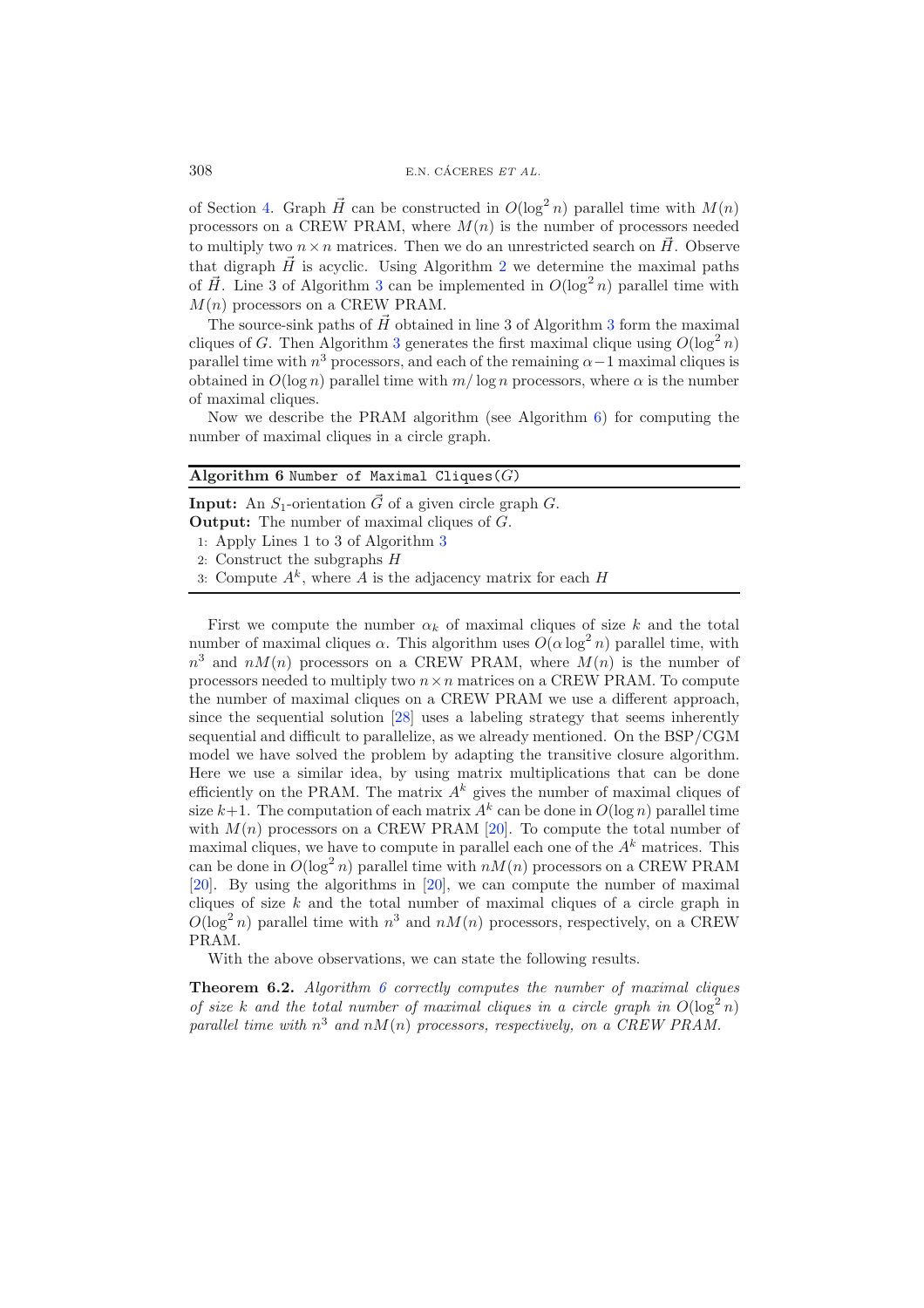# <span id="page-16-0"></span>7. Conclusion

<span id="page-16-1"></span>We have presented parallel algorithms, on the BSP/CGM and PRAM models, for generating all the maximal cliques in circle graphs. The proposed BSP/CGM algorithm requires  $O(\log p)$  communication rounds and  $O(nm/p)$  local computation to generate the first maximal clique and  $O(\log p)$  communication rounds and  $O(m/p)$  local computation to generate each of the subsequent  $\alpha - 1$  maximal cliques, where  $\alpha$  is the number of maximal cliques.

|                                     | Generating                | Counting $\overline{\text{the}}$ | Unrestricted                   |
|-------------------------------------|---------------------------|----------------------------------|--------------------------------|
| Algorithm                           | all the                   | number of                        | depth                          |
|                                     | max. cliques              | max. cliques                     | search                         |
| Sequential $(1)$                    | $O(nm\alpha)$ [30]        | $#P$ -complete                   | $O(m + \beta n)$               |
| Sequential <sup>(2)</sup>           | $O(n(m+\alpha))$ [28]     | $\left[28\right]$<br>O(nm)       |                                |
| $CREW-PRAM(1)$                      | $O(\log^3(n\alpha))$ with |                                  | $O(\beta \gamma \log n)$       |
|                                     | $\alpha^6 n^2$ proc. [9]  |                                  | with $m/\log n$                |
|                                     |                           |                                  | proc. $(Sect. 6)$              |
| $CREW-PRAM(2)$                      | $O(\log^2 n)$ with        | $O(\log^2 n)$ with               |                                |
|                                     | $n^3$ proc. 1st           | $nM(n)$ proc.                    |                                |
|                                     | max. clique.              | (Thm. $6.2$ )                    |                                |
|                                     | $O(\log n)$ with          |                                  |                                |
|                                     | $m/\log m$ proc.          |                                  |                                |
|                                     | each next max.            |                                  |                                |
|                                     | clique. (Sect. 6)         |                                  |                                |
| BSP/CGM <sup>(1)</sup>              |                           |                                  | $O(\beta \gamma \log p)$ Comm. |
|                                     |                           |                                  | Rounds with                    |
|                                     |                           |                                  | $O(m/p)$ local                 |
|                                     |                           |                                  | comp. $(Thm. 4.7)$             |
| $\overline{\mathrm{BSP/CGM}^{(2)}}$ | $O(\log p)$ Comm.         | $O(\log p)$ Comm.                |                                |
|                                     | Rounds with               | Rounds with                      |                                |
|                                     | $O(nm/p)$ local           | $O(nm/p)$ local                  |                                |
|                                     | comp. 1st max.            | comp.                            |                                |
|                                     | clique.                   | (Thm. 5.2)                       |                                |
|                                     | $O(\log p)$ Comm.         |                                  |                                |
|                                     | Rounds with               |                                  |                                |
|                                     | $O(m/p)$ local            |                                  |                                |
|                                     | comp. each next           |                                  |                                |
|                                     | max. clique.              |                                  |                                |
|                                     | (Thm. 5.1)                |                                  |                                |

FIGURE 5. Main results for  $(1)$  general graphs and for  $(2)$  circle graphs, where  $n$  is the number of vertices,  $m$  the number of edges,  $\alpha$  the number of maximal cliques,  $\beta$  the number of maximal paths,  $\gamma$  the number of cycles of the graph and  $M(n)$  the number of processors to compute matrix product on a CREW PRAM.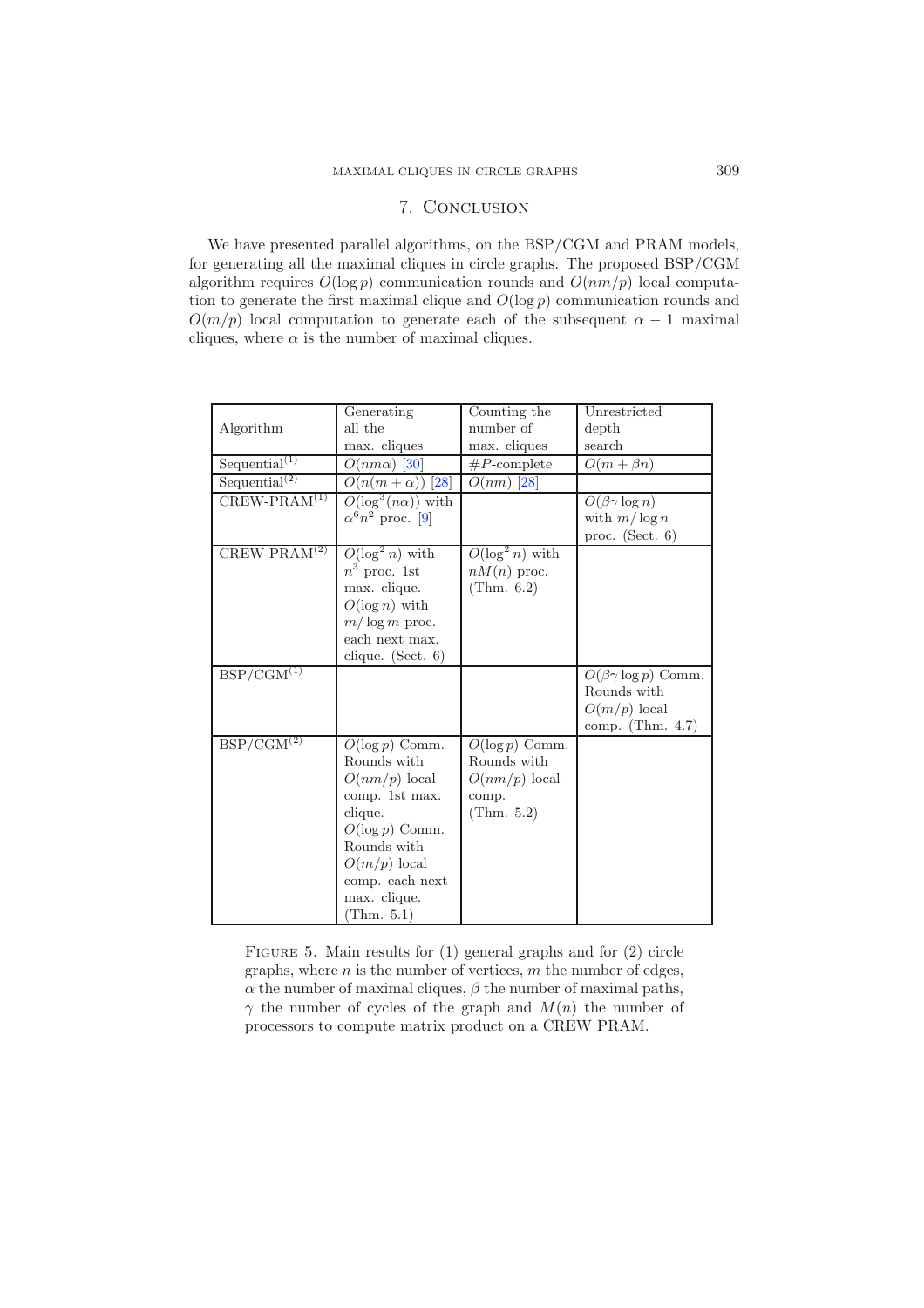To solve the above problem, we have described a BSP/CGM parallel unrestricted depth search as a technique for computing all maximal paths in an acyclic digraph. This technique requires  $O(\beta \log p)$  communication rounds and  $O(m/p)$ local computation, where  $\beta$  is the number of maximal paths. We show that both algorithms can also be implemented efficiently on a CREW PRAM using  $O(\alpha \log^2 n)$ parallel time with  $n^3$  processors (*maximal cliques*) and  $O(\beta \log n)$  parallel time with m processors (*unrestricted depth search*).

Furthermore, we have also presented efficient parallel algorithms for counting the total number of maximal cliques  $\alpha$  of a circle graph, without actually generating them.

Table in Figure [5](#page-16-0) summarizes the main results.

To our knowledge the algorithms proposed in this paper are the first known parallel algorithm in the literature under the BSP/CGM and PRAM computing model for the counting and generation of all the maximal cliques in a circle graph.

#### **REFERENCES**

- <span id="page-17-10"></span>[1] C.E.R. Alves, E.N. Cáceres, A.A. Castro Jr, S.W. Song and J.L. Szwarcfiter, Efficient Parallel Implementation of Transitive Closure of Digraphs, in *10th European PVM/MPI Users' Group Conference*. Edited by J. Dongarra, D. Laforenza and S. Orlando, Springer Verlag, Berlin (2003) 126–133.
- <span id="page-17-6"></span>[2] R. Anderson and E. Mayr, *Parallelism and Greedy Algorithms.* Technical Report STAN-CS-84-1003, Computer Science Department, Stanford University Bonn (1984).
- <span id="page-17-2"></span>[3] A. Bouchet, Reducing Prime Graphs and Recognizing Circle Graphs. *Combinatorica* **7** (1987) 243–254.
- <span id="page-17-0"></span>[4] E.N. Cáceres, S.W. Song and J.L. Szwarcfiter, A Coarse-Grained Parallel Algorithm for Maximal Cliques in Circle Graphs, in *Proc. The 2001 International Conference on Computational Science*. Springer Verlag, Berlin (2001) 638–647.
- <span id="page-17-1"></span>[5] E.N. Cáceres, S.W. Song and J.L. Szwarcfiter, A Parallel Unrestricted Depth Search Algorithm, in *Proc. 2001 International Conference on Parallel and Distributed Processing Techniques and Applications* (2001) 521–526.
- <span id="page-17-11"></span>[6] E.N. Cáceres, S.W. Song and J.L. Szwarcfiter, A Parallel Algorithm for Transitive Closure, in *Proc. 14th IASTED International Conference on Parallel and Distributed Computing and Systems*. IASTED, Zurich (2002) 116–118.
- <span id="page-17-12"></span>[7] A. Chan and F. Dehne, A Note on Coarse Grained Parallel Integer Sorting. *Parallel Process. Lett.* **9** (1999) 533–538.
- <span id="page-17-4"></span>[8] N. Chiba and T. Nishizeki, Arboricity and subgraphs listing algorithms. *SIAM J. Comput.* **14** (1985) 210–223.
- <span id="page-17-5"></span>[9] E. Dahlhaus and M. Karpinski, A Fast Parallel Algorithm for Computing all Maximal Cliques in a Graph and the Related Problems, in *Proc. Scandinavian Workshop on Algorithm Theory – SWAT* (1988) 139–144.
- [10] F. Dehne (Ed.), Coarse grained parallel algorithms. *Algorithmica* **24** (1999) 173–426.
- <span id="page-17-9"></span><span id="page-17-8"></span>[11] F. Dehne, A. Ferreira, E. Cáceres, S.W. Song and A. Roncato, Efficient Parallel Graph Algorithms For Coarse Grained Multicomputers and BSP. *Algorithmica* **33** (2002) 183–200.
- <span id="page-17-13"></span>[12] A. Ferreira and N. Schabanel, A randomized BSP/CGM algorithm for the maximal independent set. *Parallel Process. Lett.* **9** (2000) 411–422.
- <span id="page-17-3"></span>[13] C.P. Gabor, W.L. Hsu and K.J. Supowit, Recognizing Circle Graphs in Polynomial Time. *J. Assoc. Comput. Mach.* **36** (1989) 435–474.
- <span id="page-17-7"></span>[14] R.K. Ghosh and G.P. Bhattacharjee, A Parallel Search Algorithm for Directed Acyclic Graphs. *BIT* **24** (1984) 134–150.